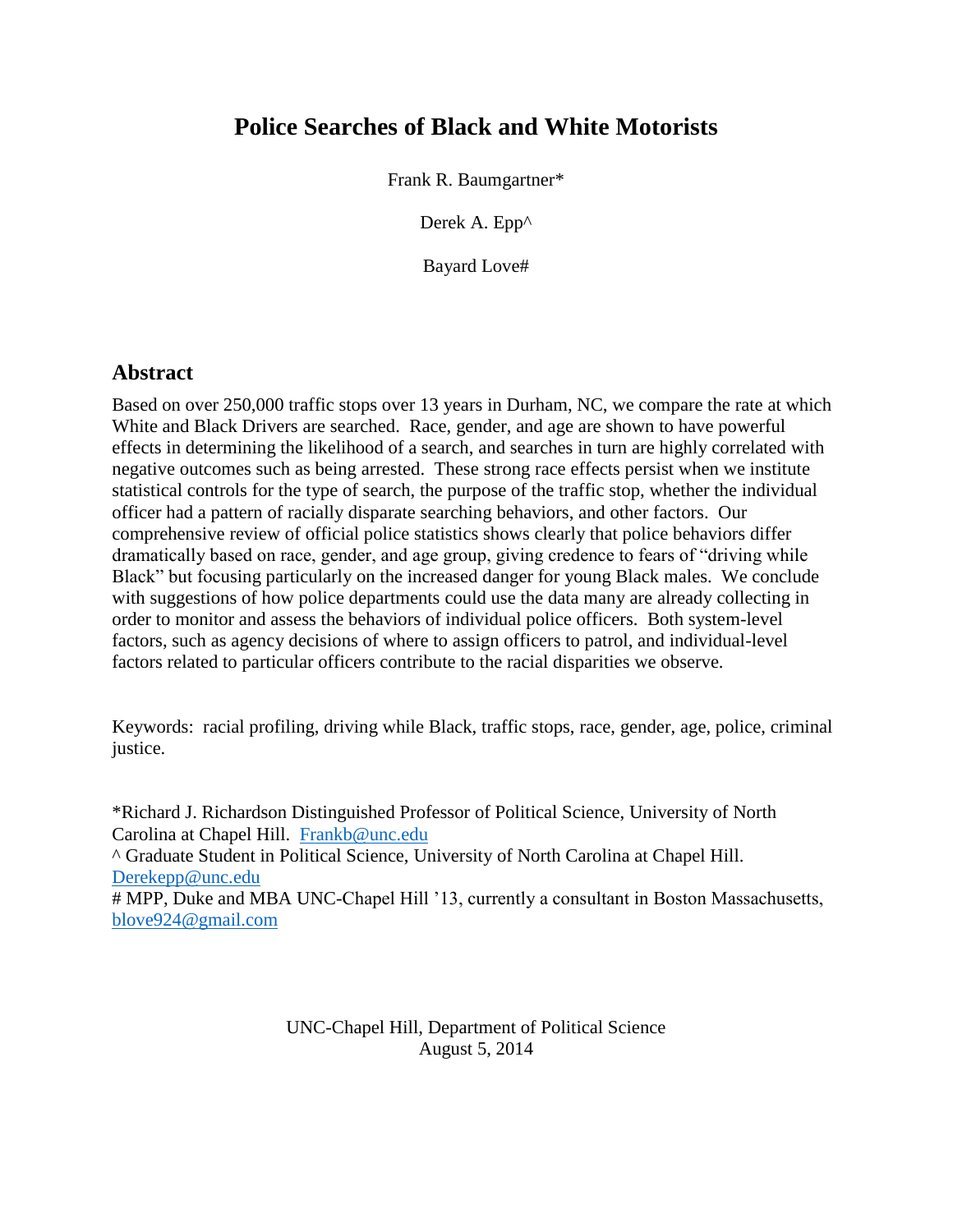## **Police Searches of Black and White Motorists**

Driving while Black has never been a crime. But Black and White motorists are treated in dramatically different ways by the police in many cities. Racial profiling or driving while Black has of course been widely known in minority communities in the US through long periods of history, but it surged to the general public consciousness in the late-1990s. The *New York Times* published just three articles containing the term from 1960 through 1997, but 16 in 1998 and 528 in the three years from 1999 to 2001. Attention to the idea declined substantially after the 9/11 attacks; an average of just 33 articles appeared each year from 2004 through 2008. But while the phrase has declined somewhat, the practice has not, and official statistics in a number of states now allow scholars to assess its scope. Many scholars have investigated the causes of racial profiling and its apparent increase with the 1980s War on Drugs, including for example police training manuals including explicit mention of race and ethnicity as characteristics that might make a driver more likely to be involved in the drug trade (see Harris 1999).

In this article we make use of official statistics to explore racial disparities in the rates at which drivers are searched following a traffic stop. Our data come from analysis of over 250,000 traffic stops in Durham, NC, from January 1, 2002 through December 31, 2013, a complete census of all stops, based on forms filed by the officers involved and recorded with the North Carolina Department of Justice (NC DOJ), as North Carolina law requires. Our results show substantial disparities by race, gender, and age group, with young Black males searched at more than ten times the rate of white women, and more than double the rate for young White males. When we control for the reason for the stop, the pattern of racial stops by the officer involved, and other race-neutral factors such as the time of day, the discrepancies remain. Further, the racial gaps appear to be widening, not narrowing, over time. Our article brings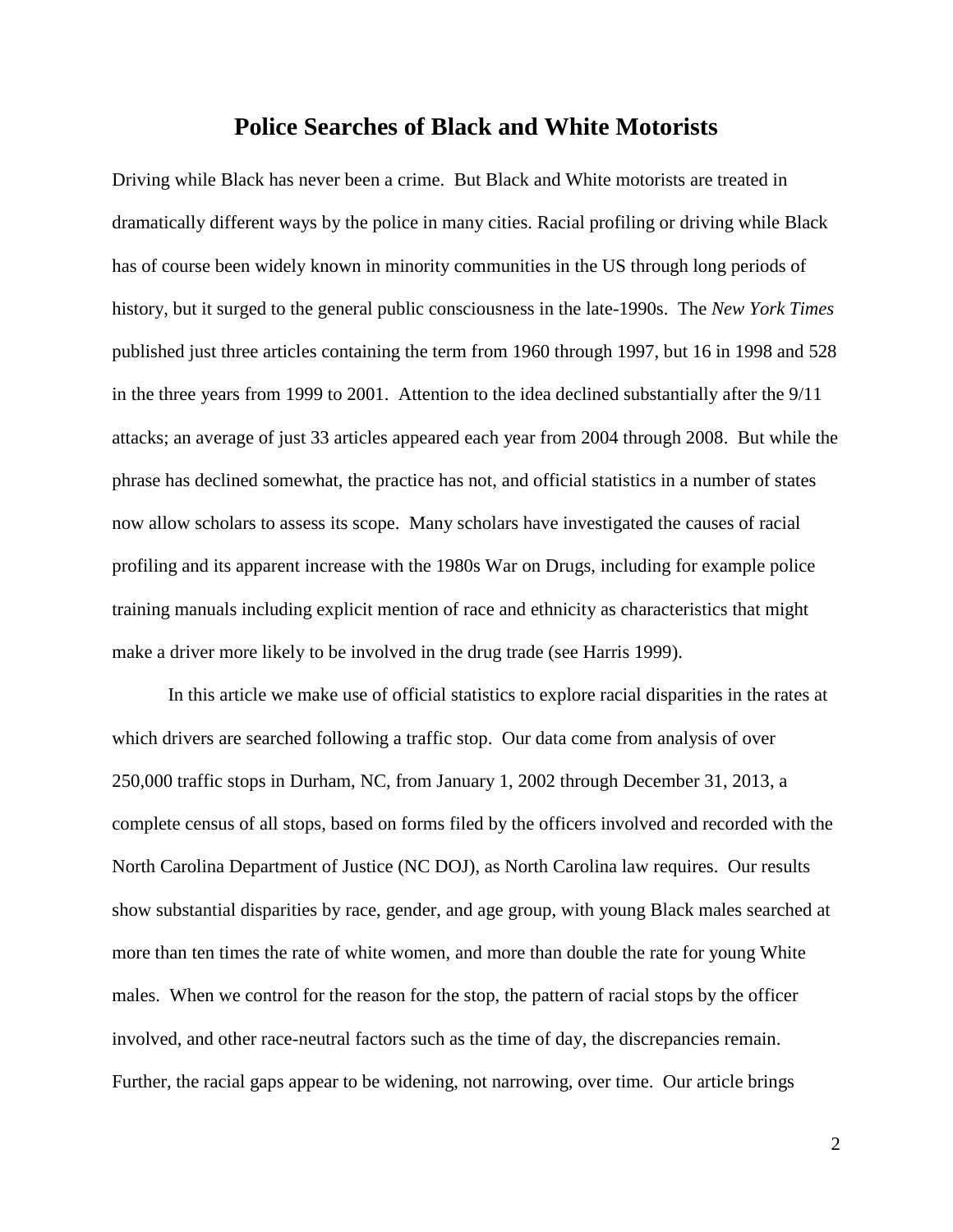official statistics to bear on an important problem at the intersection of race, gender, and police behavior.

#### **Background on North Carolina's Traffic Stop Legislation**

North Carolina was the first state in the nation to mandate the collection of police-stop data, after public attention surged to this issue in the late-1990s. At least 15 states considered legislation during 1999 mandating the collection of police-stop information, and North Carolina was the first in the nation to pass such a law (GAO 2000, 15). Since Jan 1, 2002, the NC DOJ has collected information on every traffic stop from law enforcement agencies throughout the state.<sup>1</sup> Appendix A shows the "SBI-122 Form," the two-page paper form which the officers fill out after any traffic stop. Data are relayed to the state DOJ and made available to the public in an on-line searchable database: [http://trafficstops.ncdoj.gov/.](http://trafficstops.ncdoj.gov/) Though the underlying legislation required the state to collect the data, police departments to report it, and the Attorney General to analyze it and issue reports on a biennial basis (see Mance 2012, fn. 3), the state has never issued any official analysis of the trends and patterns associated with the data collected. In 2011, two of the authors of the present article served as unpaid consultants to a task force for the North Carolina Advocates for Justice and analyzed the state-wide data, issuing a report that led to significant media attention (see Baumgartner and Epp 2012, Mance 2012, Barksdale 2012; Wise 2013). In this article we focus on a single police agency; a detailed investigation of one police department holds constant many factors potentially of interest, such as department leadership, norms, and standards. Comparing rates of discrepancy across NC police agencies is the topic of another study, in progress.

 $\overline{a}$ 

<sup>&</sup>lt;sup>1</sup> The law exempts only police departments in towns with fewer than 10,000 population. The State Highway Patrol has been subject to the law since January 1, 2000, but it was phased in for other agencies in 2002.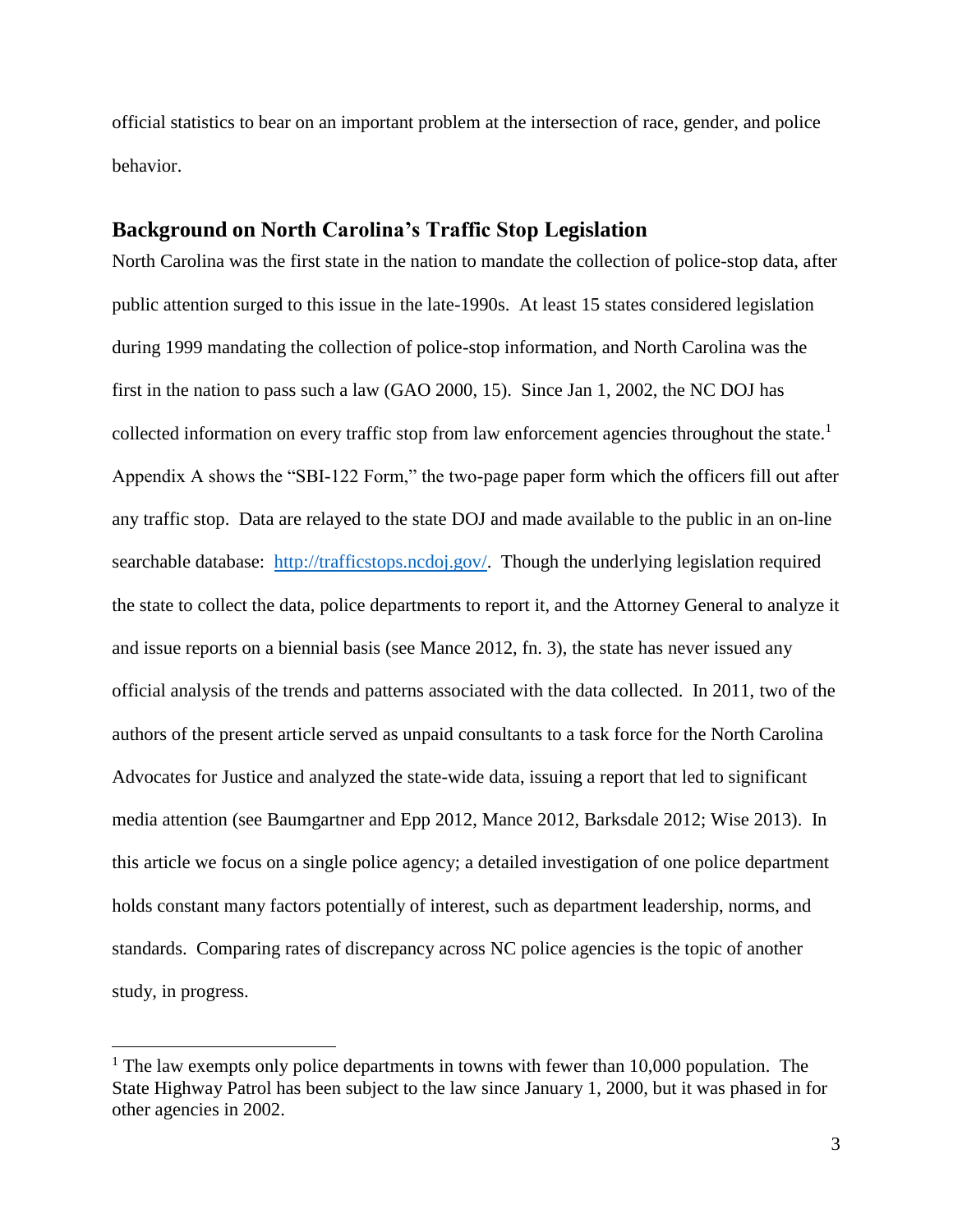### **Previous studies of Racial Disparities in Policing**

Perceptions that minorities are treated differently than Whites in their interactions with police motivated many state legislatures to mandate the collection of traffic stop data, including information on the purpose of the stop, subsequent enforcement actions, and motorist demographics. A survey by the U.S. Department of Justice in 2004 (the most recent survey available) noted that 29 states required the collection of traffic stop data under at least some circumstances (Hickman 2005). Analysts, in turn, have used the growing abundance of data to investigate the extent and cause of racial disparities in the application of justice on America's roadways. In all, the results are mixed, but more often than not, minority drivers are shown to receive higher levels of attention and harsher outcomes than non-minorities. Table 1 provides a brief review of scholarship conducted within the last decade that published rate-of-search statistics for Black and White motorists. All of them found a higher likelihood of search for Blacks and four of the seven studies found that Blacks were at least twice as likely to be searched as Whites. Our subsequent analysis uncovers racial disparities of a similar magnitude.

|                       | Geographic      |                    | % Whites | % Blacks |
|-----------------------|-----------------|--------------------|----------|----------|
| <b>Authors</b>        | Coverage        | Time Period        | Searched | Searched |
| Barnes and Chang 2012 | WА              | $11/2005 - 9/2006$ | 3.0      | 6.0      |
| Rosenfeld et al 2012* | St. Louis, MO   | Jan. - Dec. 2007   | 7.0      | 11.4     |
| Fallik and Novak 2011 | Kansas City, MO | Jan. - Dec. 2009   | 10.2     | 12.8     |
| Engel et al. 2009     | AZ.             | Jan. - Dec. 2008   | 3.3      | 8.0      |
| Pickerill et al. 2009 | WA              | Mar. $-$ Oct. 2002 | 3.0      | 7.6      |
| Roh and Robinson 2009 | Houston, TX     | Jan. $-$ Dec. 2003 | 2.1      | 3.9      |
| Schafer et al. 2004   | Midwest         | $2/2001 - 2/2002$  | 5.9      | 13.4     |

Table 1. Review of Scholarship with Rate-of-Search Statistics for Black and White Motorists

 $* =$  Male drivers only

Studies investigating the extent of racial disparities in traffic stops often take one of two approaches. The first focuses on the occurrence of traffic stops and the second on the outcome of those stops. Studies in the first group search for disparities in the likelihood that minorities will be stopped by the police as compared to Whites (Lamberth 1996; Cordner, Williams and Zuniga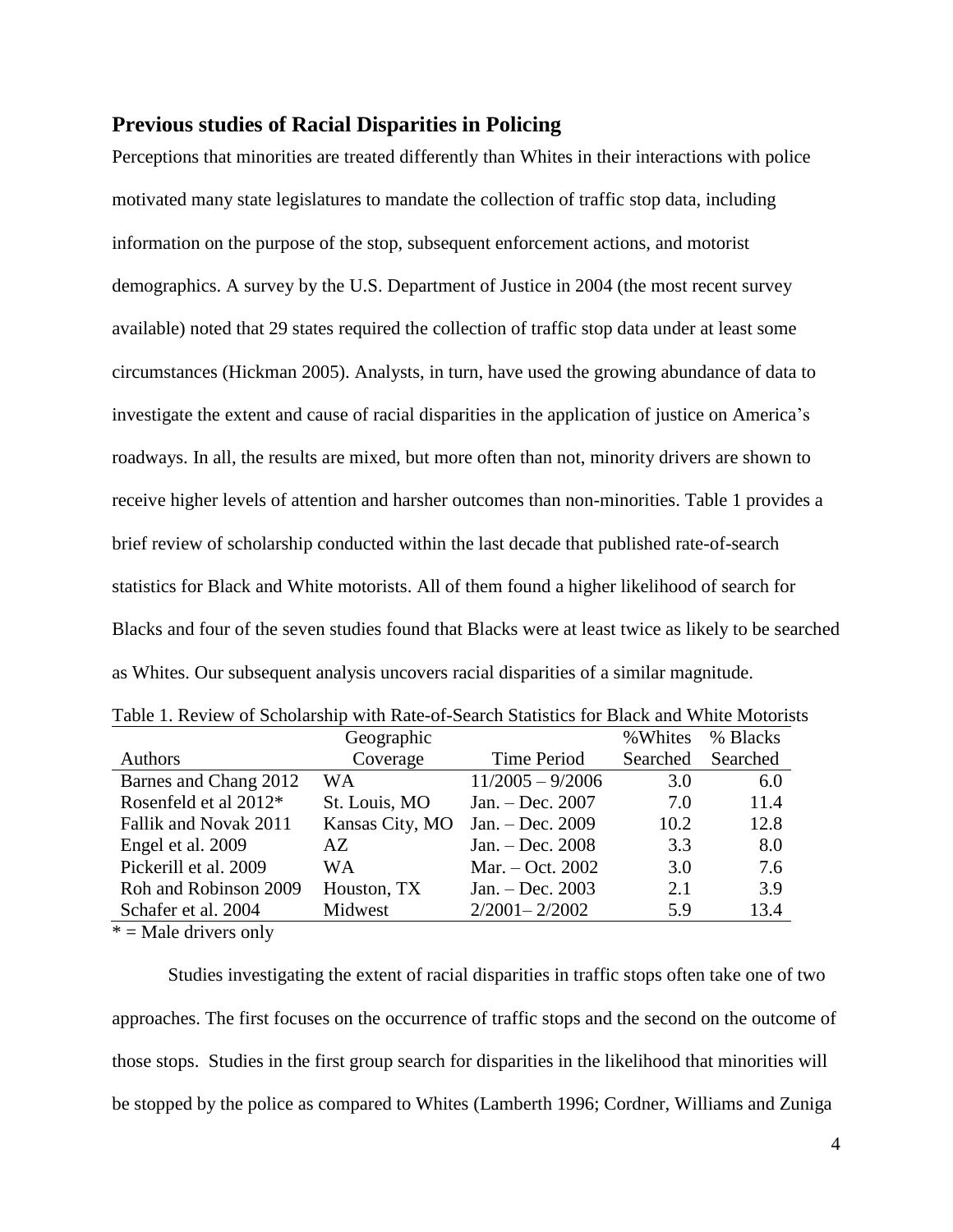2000; Smith and Petrocelli 2001; Meehan and Ponder 2002; Withrow 2004; Roh and Robinson 2009). Efforts to determine the extent of racial disparities in this initial phase are hampered, however, by the lack of an adequate baseline, or "denominator" (Walker 2001). It is not at all clear what an appropriate rate-of-stop should be for minorities and Whites in a given community. A common baseline is to simply compare stop rates to community populations; so, for example, if Blacks make up 30% of the residents in a community and 50% of the traffic stops, we can say that Blacks are overrepresented among traffic stops. But, the population of drivers in a community need not correspond to overall population levels (Tillyer et.al. 2010). People living in neighboring communities may drive in the city, and not all residents drive the same amount. Even when using an "estimated driving population" as the baseline, one still has no information about the behaviors of the drivers. Observed behaviors, such as speeding, that merit the stop might differ across population groups. Doubts have also been raised about the ability of officers to identify the race of drivers prior to making a stop (Alpert, Dunham and Smith 2007). Absent any data on observed behaviors by those stopped and not stopped, this initial approach is of interest *prima facie* but does not generate all the information needed to reach firm conclusions.

A second approach asks what happens to drivers after a stop has been initiated (Withrow 2004, 2006; Gaines 2006; Novak and Chamlin 2008; Tillyer, Klahm, and Engel 2011). Are they given a citation, a verbal warning, arrested, searched, or what? Taking this approach affords researchers greater analytic leverage, as it avoids the messy process of estimating a baseline comparison. If we take the traffic stop as the beginning of the process, and compare outcomes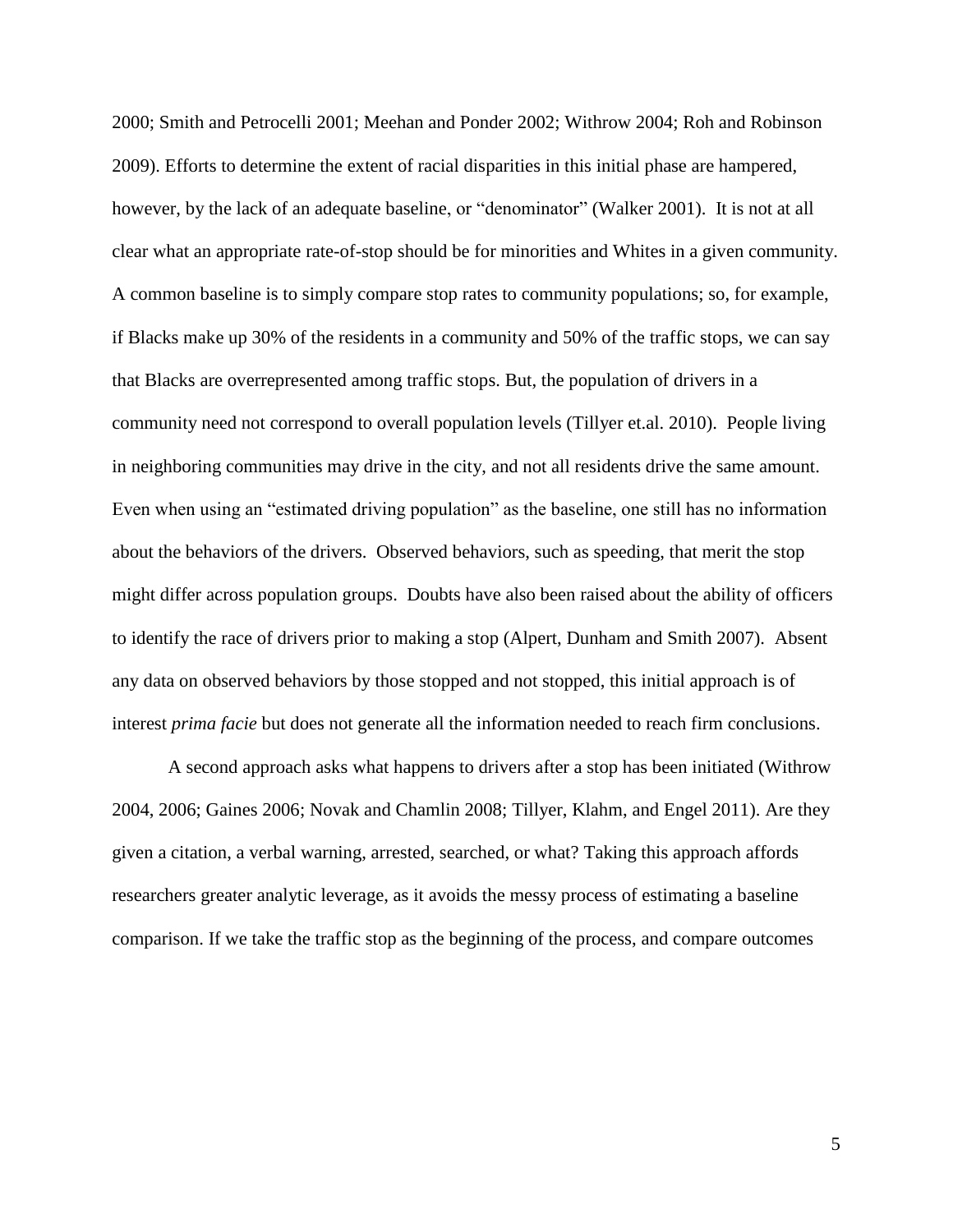across population groups, we know both the numerator and the denominator. We limit our focus here to where we have the most complete data: Given a traffic stop, what happens?<sup>2</sup>

Still, there are reasons for researchers to proceed cautiously when making determinations of racial disparity in traffic stops, even with an outcome-based approach. When it comes to searches, Fallik and Novak (2012) emphasize that the legal discretion to carry out a search varies. For example, departmental protocol will often require an officer to search an individual incident to making an arrest. Likewise, an officer might discover that a vehicle has an outstanding search warrant, or perhaps contraband is plainly visible in the vehicle. These types of searches, where the officer has very little discretion, can be contrasted with consent searches, where an officer may simply be following a hunch, or a "reasonable suspicion." Another, more general consideration, is the need to control, where possible, for extralegal circumstances that might affect the propensity of an officer to conduct a search. Any number of factors can fall into this category, such as the time of day the stop was conducted, or the age and gender of the driver (Fridell 2004; Durose et.al. 2009). In the analysis below, we compare all searches with consent searches to control for these factors. Further, since we focus on just one police department, we can be confident that all police officers are operating under the same set of rules.

 $\overline{a}$ 

 $2^{\circ}$  Of course, this is not to suggest that traffic stops themselves are racially neutral. Institutionalized practices that cause some neighborhoods to be patrolled more intensely than others could lead to dramatic differences in racial outcomes, even with equal search or arrest rates, after a stop. Individual officers could have equal rates of search for Black and White motorists, for example, but if there are more officers in minority neighborhoods disparities will ensue even if driving behaviors are identical. We can call this a "system-level" disparity because it would be due to agency- or system-level decisions about where to patrol. Our focus is on "individual-level" or "officer-level" disparities. We recognize that this is only part of the picture. However, by showing significant individual-level effects, we demonstrate that even if a city eliminated any system-level effects by patrolling White and minority areas with equal intensity, the disparities we document here would remain.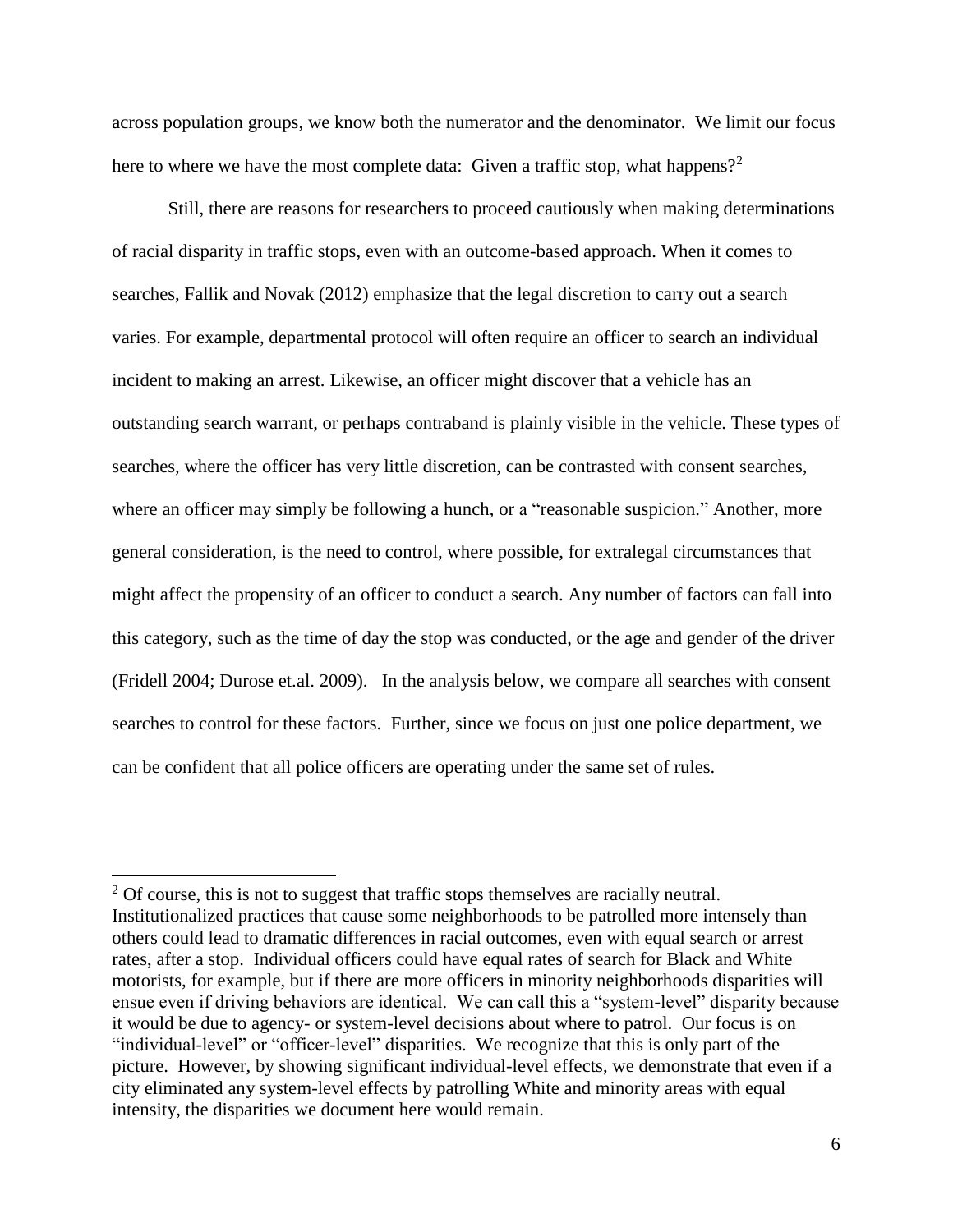#### **Causes of Racial Disparities**

 $\overline{a}$ 

Racial disparities in police enforcement are easy to document, but efforts to explain them must consider a variety of potentially overlapping causes. One explanation is the police go where the crime is. If that means there is greater police presence in certain neighborhoods, and those neighborhoods have high minority populations, then even without any disparities on the part of the individual officers on patrol, the higher rate of stops in minority areas will lead to disparate outcomes. Police resources will naturally gravitate toward high-crime areas and this can mean an increase, not only in levels of police attention, but also the aggressiveness of that attention; officers may be instructed to "crack-down" in high-crime neighborhoods by conducting searches with less provocation, or reasonable cause, than would be used in an area with lower rates of crime (Smith, Visher and Davidson 1984; Sherman, Gartin and Buerger 1989). For example, being in a "known drug area" is often used as a justification for a search. As discussed above, we control for this system-level disparity by looking at the percentage of White and Black motorists searched, given a stop, by individual officers.

A second possible explanation is that police departments are populated by a number of "bad apple" individuals, who act out of explicit racial animus. This would certainly go a long way toward explaining why certain racial groups experience less favorable outcomes from their interactions with police than others and, especially with a historical view, the conclusion that racism has had a significant influence on America's police force is hard to avoid (Tomaskovic-Devey, Mason and Zingraff 2004; Wilson et.al. 2004).<sup>3</sup> We can explicitly test this proposition

 $3$  It is important to note that racial disparities in outcomes can also arise for legitimate reasons. Racial groups do not necessarily commit crimes at the same rate and, if crimes are being disproportionately committed by a particular group, it follows that members of that group would more often experience punitive police enforcement. Certainly then, evidence of racial disparity is not the same thing as evidence of discrimination or prejudice. The type of disparity we refer to in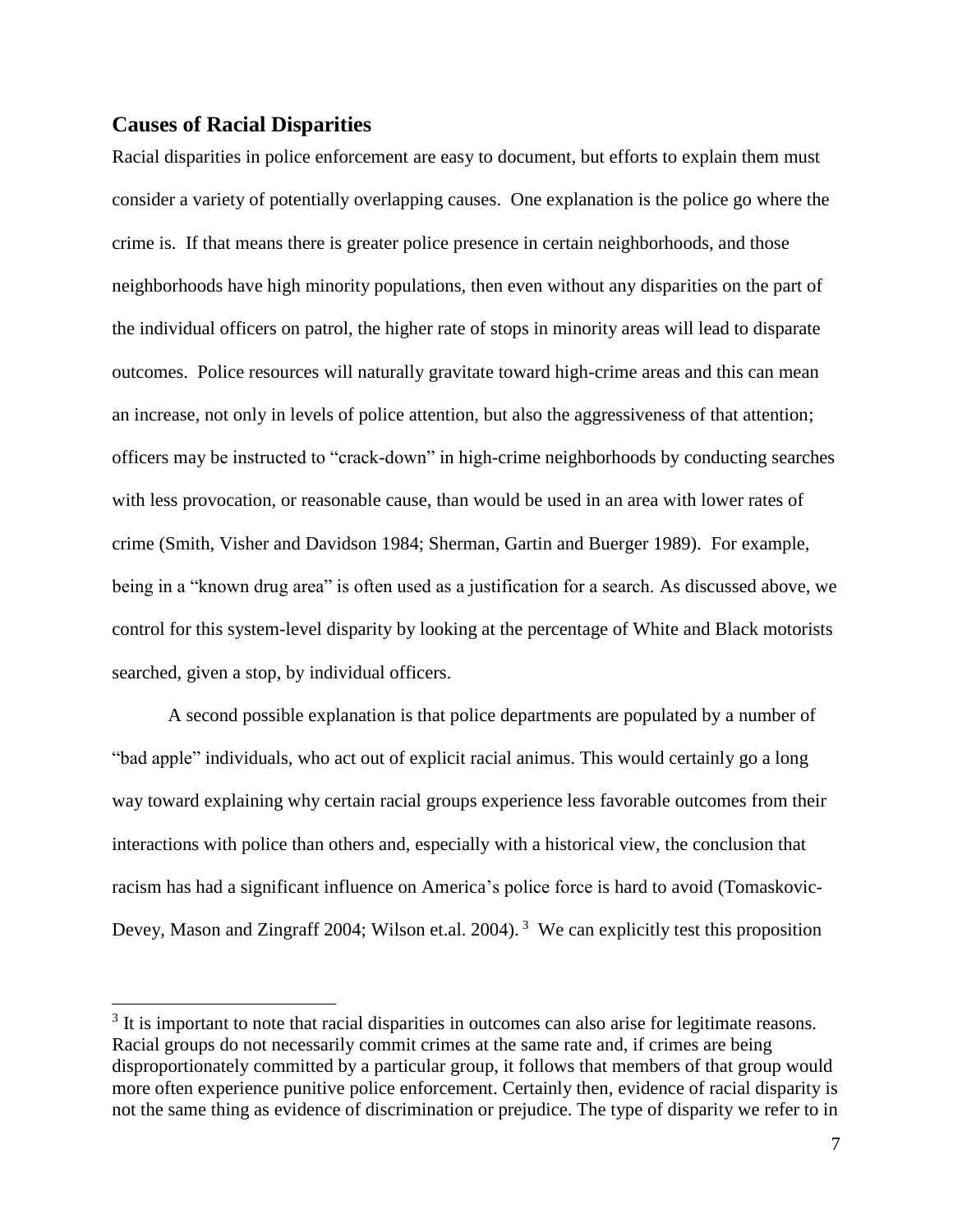by identifying officers with the highest racial disparities in the outcomes associated with their stops of White and Black drivers.

Beyond outright prejudice, more nuanced explanations for racial disparities in the modern justice system abound. Studies in psychology find that individuals have greater difficulty empathizing with people from different racial groups. The implication is that White police officers would be somewhat less inclined to view minorities sympathetically (Brewer 1979; Tajfel and Turner 1979; Turner 1987; Williams and Eberhardt 2008). Likewise, unconscious stereotyping (e.g., implicit bias) can lead officers to make false assumptions about the propensity of minorities to engage in criminal activities (Chapman 1967; Hamilton et.al. 1985; Smith et.al. 2006). Implicit bias may affect Black officers just as much as Whites. These assumptions are fed by an uncritical awareness among officers that Blacks make up a disproportionate number of the offenders processed by the criminal justice system (Weitzer 1999; Clearly 2000; Meehan and Ponder 2006). It was clearly part of a pattern of profiling at the beginning of the War on Drugs, where Hispanics and Blacks were targeted because of a sense among officers that many drug dealers and couriers were members of minority groups (see Harris 1999).

Eduardo Bonilla-Silva's (1997) work in fact identifies "structural racism" as a fundamental aspect of social systems, including the criminal justice system, which assume, rely on, and perpetuate disparate outcomes across segments of the population. He urges scholars to move beyond the "prejudice problematic" to look at broader factors By focusing on the Durham Police Department, we by no means suggest that issues of poverty, access to education, health care, jobs, or other social systems which also differ by race, are unrelated to what we find. But it

 $\overline{a}$ 

this section is the illegitimate kind, where holding inputs – in this case, crimes – constant, members of certain racial groups experience harsher enforcement tactics than others.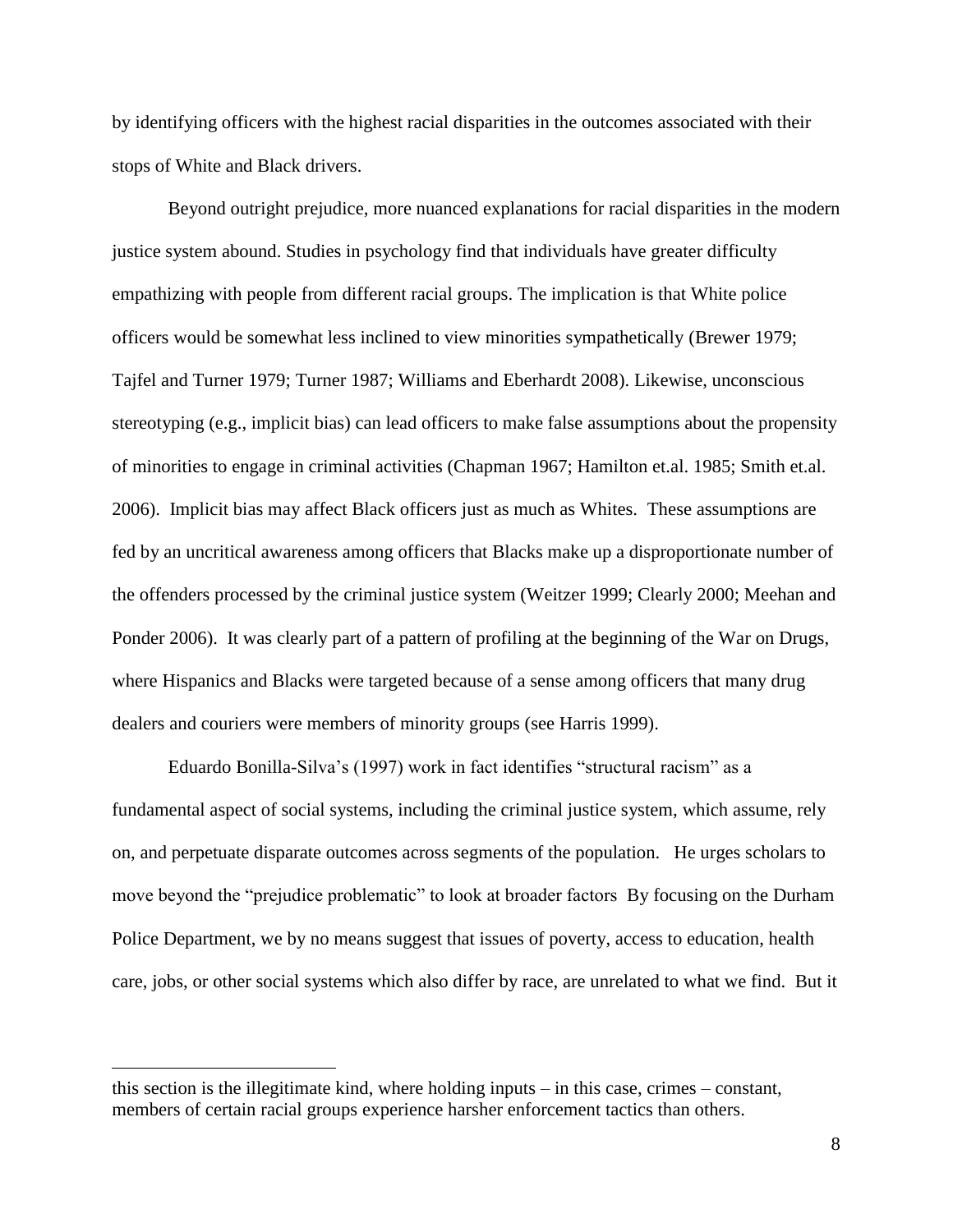is important to document the degree of disparity present in each of these institutions, and we do so by focusing on a high quality and official source of information that has not yet been analyzed.

#### **Why Durham?**

Durham, NC is an important venue for the study of race and policing as it is a highly diverse community, and one with a rapidly growing population. The city's population grew from 187,000 to 228,000 from 2000 to 2010, and is made up of approximately 46 percent White and 38 percent Black residents, according to the city web site and census data. Like many towns across America, Durham has seen accusations of biased policing. Further, two major interstate highways criss-cross the city (I-40, running from North Carolina to California, and I-85, a major north-south corridor along the east coast including Atlanta and Richmond, VA) and issues of drug trafficking have made the city's police department active in this area. During the past few years issues of race and policing have been high on the city's agenda, with concern in the minority community that low-level drug arrests are given too much priority and that the bulk of traffic stops and searches relate to Blacks. Relations were strained as well when a young Hispanic man, Jesus Huerta, died in the backseat of a police cruiser in November 2013 while parked at the Durham police headquarters in what the police ruled a self-inflicted gunshot wound; Huerta was handcuffed at the time (Wise 2014). Allegations of racial profiling and the mishandling of the Huerta case, among other elements, caused the city to accept that its human relations commission would look into the police department's practices, leading one local news report to suggest that the police department practices were being put "under [the] microscope" (Shropshire 2014).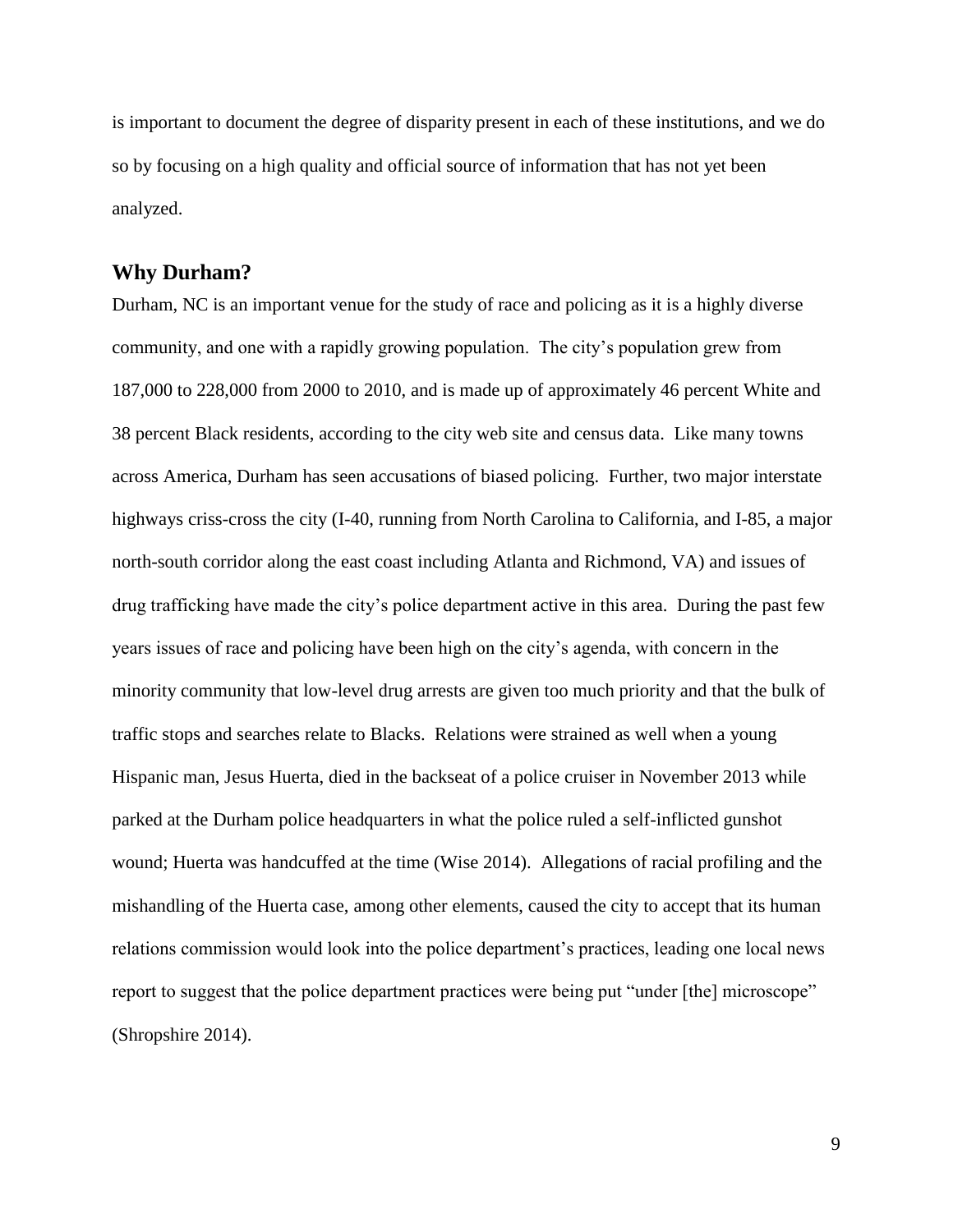Information gathered as part of these investigations has included a number of testimonials and qualitative evidence of disparate police behaviors based on race. Here, we focus solely on the quantitative evidence based on official traffic stops data, and, in fact, another reason Durham is a prime venue to study racial disparities in policing is the richness of this data. As the first state to mandate the collection of traffic stop data for almost every type of stop, North Carolina now makes an enormous amount of data available to the public; over 17 million traffic stops are documented in the NC DOJ database across the entire state, from 2000 to present. While our focus here is only on Durham, the wealth of data allows us reliably to measure trends in racial disparities over time—an analytic approach that data limitations rarely allow for in traffic stop studies, and yet, a critical one for assessing progress toward more race-neutral policing.

### **Traffic Stops by Race**

Table 2 shows the number and percent of Black and White motorists pulled over for each of 9 reasons laid out in the law, as well as overall statistics. Almost 230,000 traffic stops are included, covering each stop from 2002 through 2013.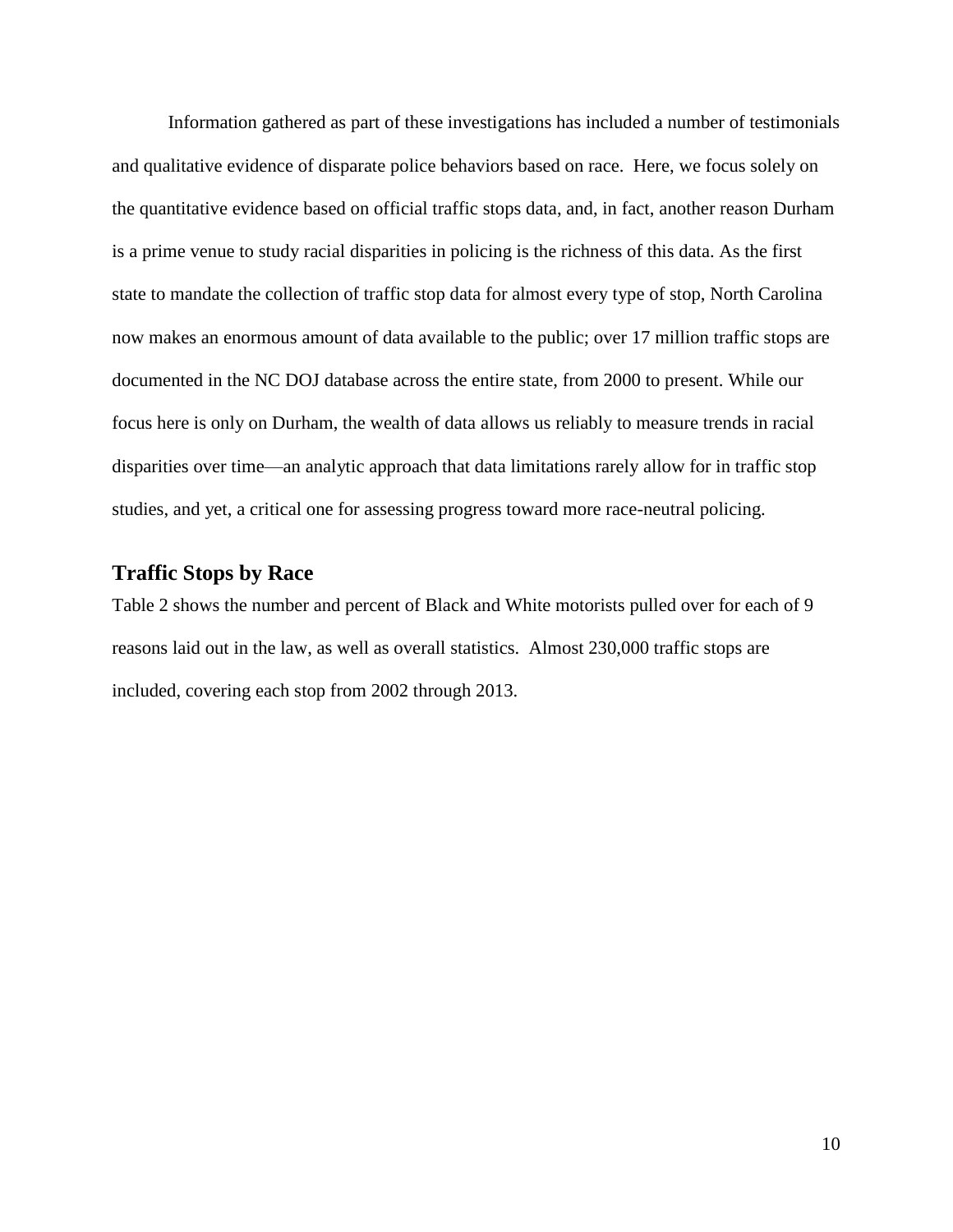|                           |         | Percent |              |  |  |  |
|---------------------------|---------|---------|--------------|--|--|--|
| Purpose                   | Number  | White   | <b>Black</b> |  |  |  |
| <b>Total Stops</b>        | 229,550 | 39.43   | 57.32        |  |  |  |
| Driving Impaired          | 990     | 63.43   | 33.03        |  |  |  |
| Speed Limit               | 72,780  | 46.31   | 48.65        |  |  |  |
| Stop Light/Sign           | 15,913  | 41.19   | 54.56        |  |  |  |
| Safe Movement             | 17,050  | 41.44   | 54.93        |  |  |  |
| Investigation             | 19,248  | 37.91   | 60.60        |  |  |  |
| Other Vehicle             | 11,999  | 36.16   | 60.77        |  |  |  |
| <b>Vehicle Regulatory</b> | 49,576  | 35.39   | 62.67        |  |  |  |
| Seat Belt                 | 8,621   | 34.24   | 63.39        |  |  |  |
| Vehicle Equipment         | 33,373  | 31.21   | 66.81        |  |  |  |

Table 2. Traffic Stops by Purpose and Race of Driver, Durham 2002-2013

Note: The table excludes 2,852 checkpoint stops and 9,182 passengers. NC law requires these records to be collected only in the case when a search occurs, not for every stop. Therefore we do not know how many drivers were stopped at a checkpoint, nor how many passengers were in vehicles that were stopped. Table A-1 in the Appendix shows information about passengers. Unless explained otherwise, all references to data in this paper exclude passengers and checkpoints. Our racial comparisons include only Blacks and Whites, excluding 7,479 drivers of other or unknown races.

Table 2 is presented in order of the percent of Blacks stopped for each purpose, and shows the total number of drivers stopped for each purpose. Looking first at that column, the largest numbers of stops relate to speed limit, regulatory, equipment, and investigations, followed by safe movement, stop light / stop sign concerns, followed by "other" reasons, seat belt violations, and finally driving while impaired. The types of stops more associated with White drivers, compared to the overall average, include DWI, speeding, stop sign violations, and safe movement. Blacks are 57 percent of those stopped overall, but their numbers exceed the average for investigations, the "other" category, regulatory, seat belt, and equipment issues. Blacks are more than twice as likely as Whites to be stopped for equipment issues. Many of the types of stops listed toward the bottom of Table 2, where Blacks are more likely to be stopped, appear to be more discretionary as compared to violations such as speeding or driving while impaired, where the officer may have a clear visual cue that the behavior merits investigation.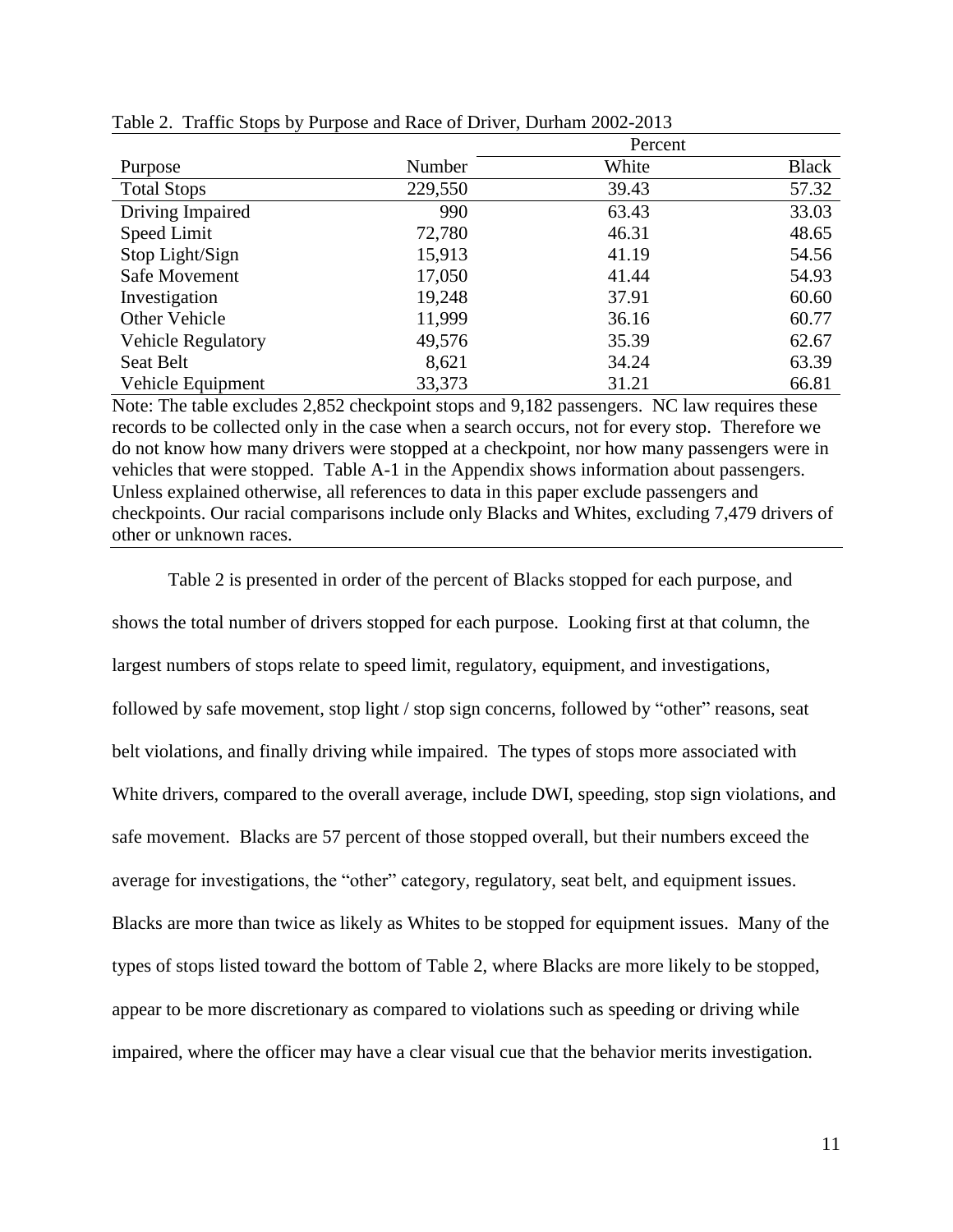Figure 1 continues our introduction to the data collected by showing trends in the number of stops per year.



Figure 1. Number of Traffic Stops, 2002 – 2013

The number of drivers stopped in Durham ranges range from 10,000 to almost 30,000. The figure makes clear that the volume of traffic stops virtually doubled after 2007. Several factors may be related to this, for instance, the current Police Chief, Jose Lopez Sr., was sworn into office in September of 2007 and may have decided to dramatically ramp up enforcement. Also, Durham is a rapidly growing city, so some increase in the number of traffic stops over time is to be expected from population growth alone.

Table 2 showed that the overall racial breakdown in Durham traffic stops was 39 percent White and 57 percent Black. Figure 2 shows that this roughly 40 / 60 split has been consistent over recent years, with a slight but noticeable increase in disparity over time. We have no information on the race of drivers, as compared to the general population of Durham. But the US Census Bureau estimated that in 2013 Blacks were approximately 39 percent of the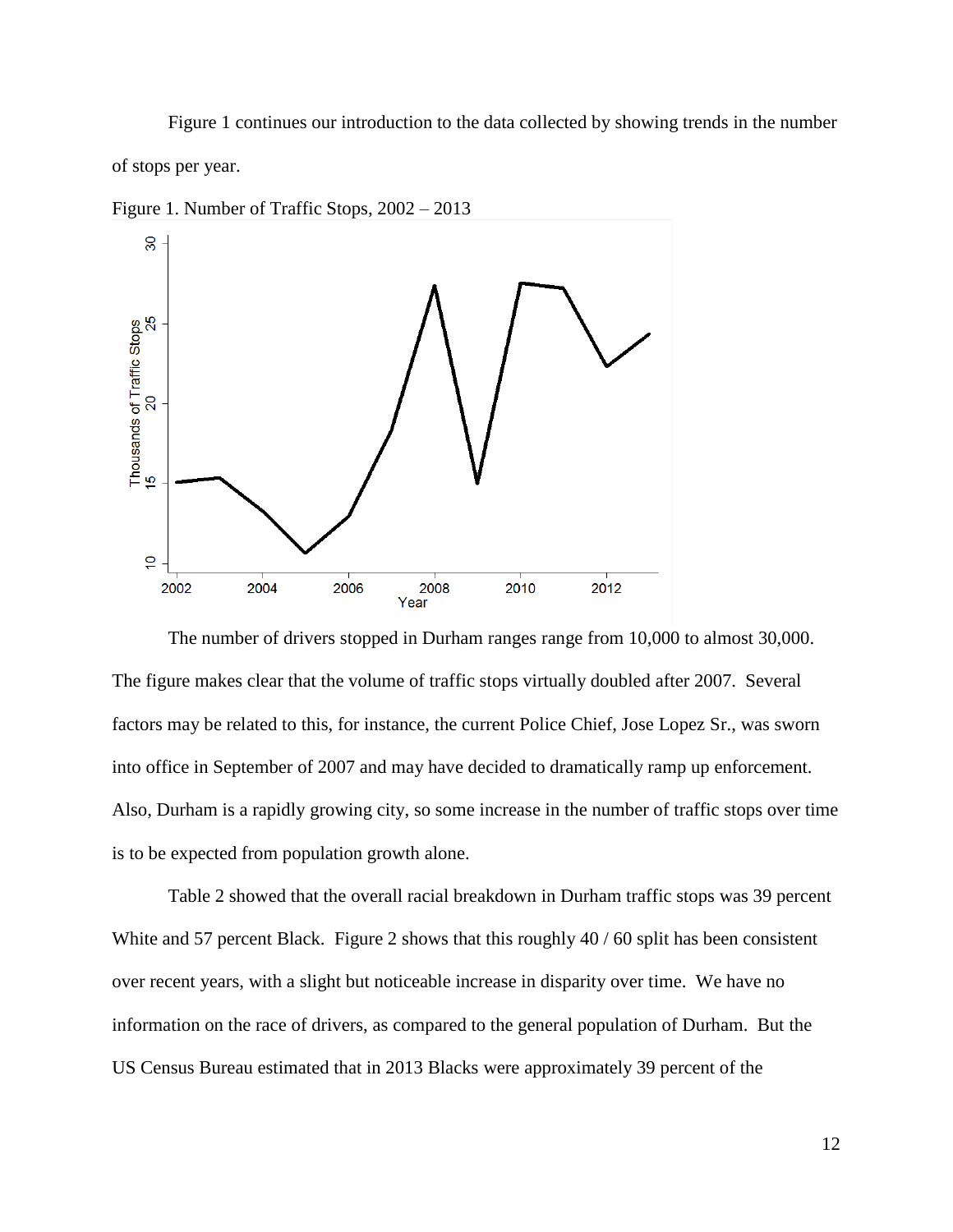population in Durham County, so we see that compared to population statistics the number of Blacks stopped by the police is higher by 50 percent. Whites appear correspondingly less likely to be pulled over, as their proportion in the population is substantially greater than among those stopped.



Figure 2. Percent of Drivers Stopped by Race, 2002 – 2013

In a report by the US Department of Justice on how to analyze racial statistics in police stops, McMahon and Kraus (2005) note the difference between the population of "violators" and that of "observed violators." Violators may come from the community or from surrounding areas. Violators come from the population of drivers, and not all community members are drivers. So we do not focus on these issues. However, the same authors note that officer discretion comes in three places: which violators are: 1) observed; 2) stopped; and 3) searched. Our focus is on the third element here, clearly an area where the police have discretion, and one where we have the relevant data on the previous step in the process, so that we can measure both the numerator (e.g., the number of searches) as well as the denominator (the number of stops).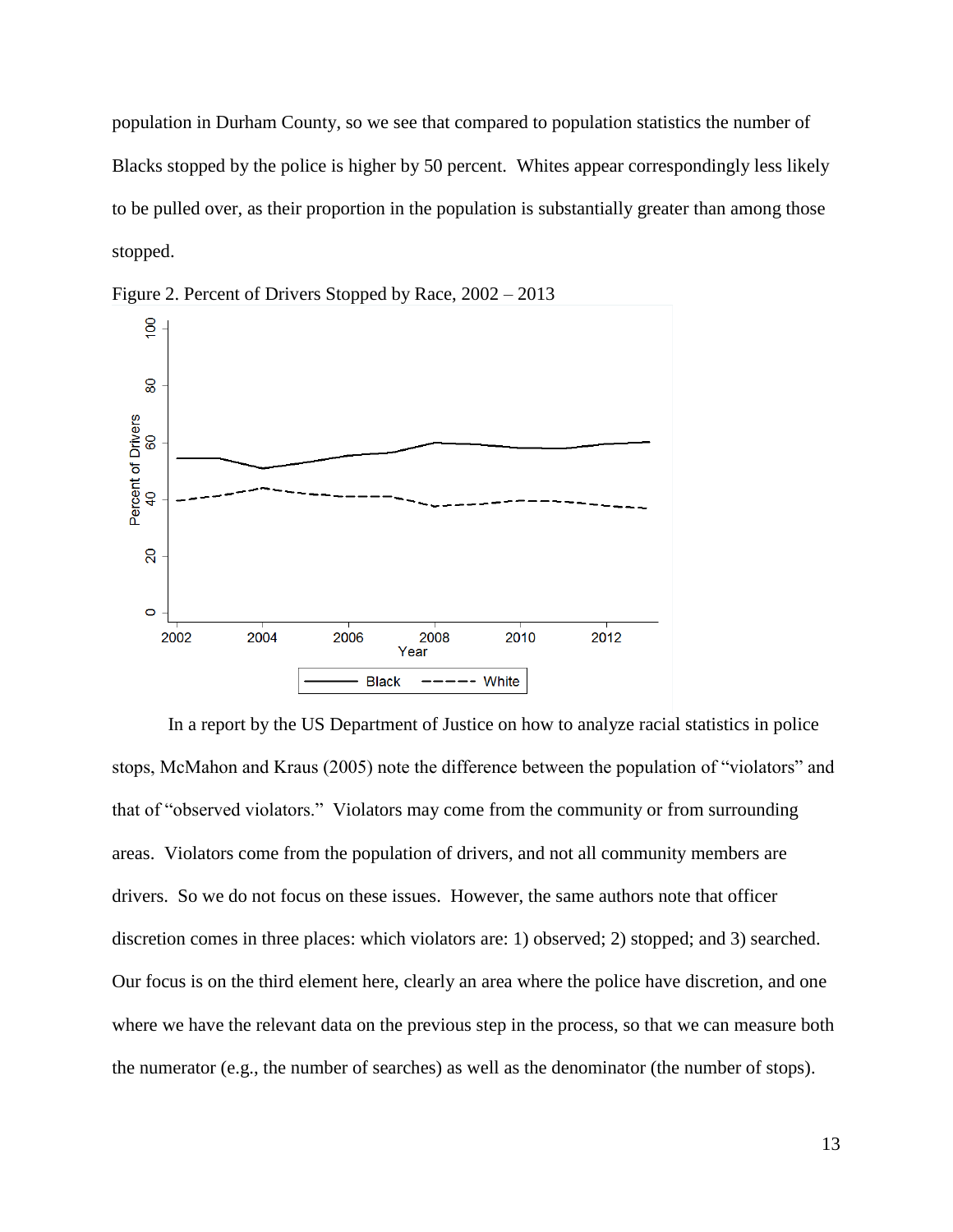We know precisely who was stopped, though we do not know who was observed violating the law, or who, in fact, was violating. Neighborhoods with little police presence, for example, may see many fewer observed violations as a percentage of total violations, and these differences add to the racial disparities in law enforcement outcomes if, as is common, the level of police presence is correlated with the racial composition of the area. By focusing on the third element in the chain of events laid out by McMahon and Kraus, we seek to limit our attention on where we have the most complete data, not to suggest this is the only area of potential concern.

The SBI form also indicates what else occurs as the outcome of the stop: drivers may see no action, get a verbal warning, get a written warning, be issued a citation, or be arrested. Table 3 shows the linkage between being searched and the five possible outcomes of a stop. If we consider citations and arrest as relatively negative outcomes, with the others relatively positive outcomes from the perspective of the driver, then we see that searches are related to negative outcomes about 68 percent of the time. Stops without searches see such outcomes only 54 percent of the time. These differences are not very great by race. Arrests show the correlation even more sharply: 27 percent of those searched are arrested, but only 0.56 percent of those not searched are arrested. Thus, in the analysis below, we use as our variable of interest whether a search occurred, as it is highly correlated, for both Blacks and Whites, with different outcomes of a traffic stop.<sup>4</sup>

 $\overline{a}$ 

<sup>&</sup>lt;sup>4</sup> Contraband was found in 3,409 cases, or 1.49 percent of all traffic stops. In stops associated with a search, the "hit rate" for contraband is 24 percent, with Blacks and Whites seeing 26 and 19 percent "hit rates,' respectively.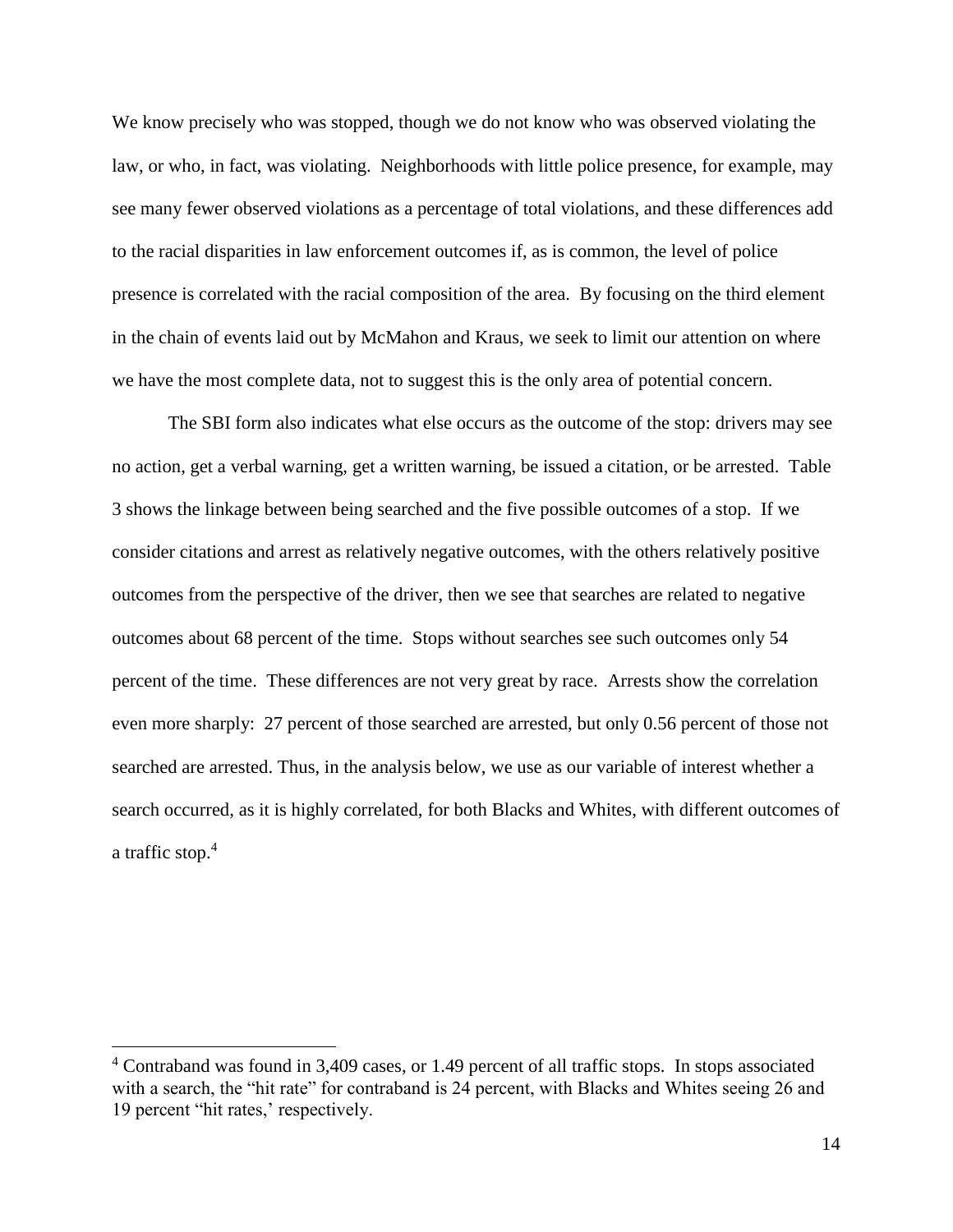|              |                |         | N <sub>o</sub> | Verbal  | Written |          |        |        |
|--------------|----------------|---------|----------------|---------|---------|----------|--------|--------|
| Race         | Search?        | N       | Action         | Warning | Warning | Citation | Arrest | Total  |
| White        | N <sub>o</sub> | 87,009  | 3.11           | 32.16   | 6.30    | 57.73    | 0.70   | 100.00 |
| <b>Black</b> | No             | 121,180 | 4.49           | 39.12   | 6.36    | 49.35    | 0.69   | 100.00 |
| Total        | No.            | 215,483 | 3.87           | 35.71   | 6.31    | 53.18    | 0.56   | 100.00 |
|              |                |         |                |         |         |          |        |        |
| White        | Yes            | 3.493   | 2.75           | 22.30   | 7.21    | 35.96    | 31.78  | 100.00 |
| <b>Black</b> | Yes            | 10,389  | 2.98           | 22.41   | 6.14    | 43.41    | 25.06  | 100.00 |
| Total        | Yes            | 14,067  | 2.93           | 22.41   | 6.42    | 41.37    | 26.88  | 100.00 |
|              |                |         |                |         |         |          |        |        |

Table 3. Outcomes of a Stop, with and without a Search, by Race

Note: The total numbers include drivers who are reported as "other" for race (about 3% of the total).

The key entry point to a negative outcome, and the one where we can study it most completely given the data collected by official sources, is the search rate, and that will be our focus for the remainder of the paper.

## **Racial Differences in Percentage of Stops Leading to a Search**

Table 4 shows the number of stops and searches by purpose, and the percent of Black and White motorists searched. Overall, just over 6 percent of searches in Durham lead to a search of the driver or the vehicle. Just under 4 percent of White drivers are searched, and almost 8 percent of Black drivers. This ratio: the percent of Blacks searched divided by the percent of Whites searched, equals 2.05 overall, and, as the table shows, is higher or lower than this number for various types of traffic stop. A ratio of 1.00, of course, would represent a case where Blacks and Whites had equal probabilities of being searched, given a stop.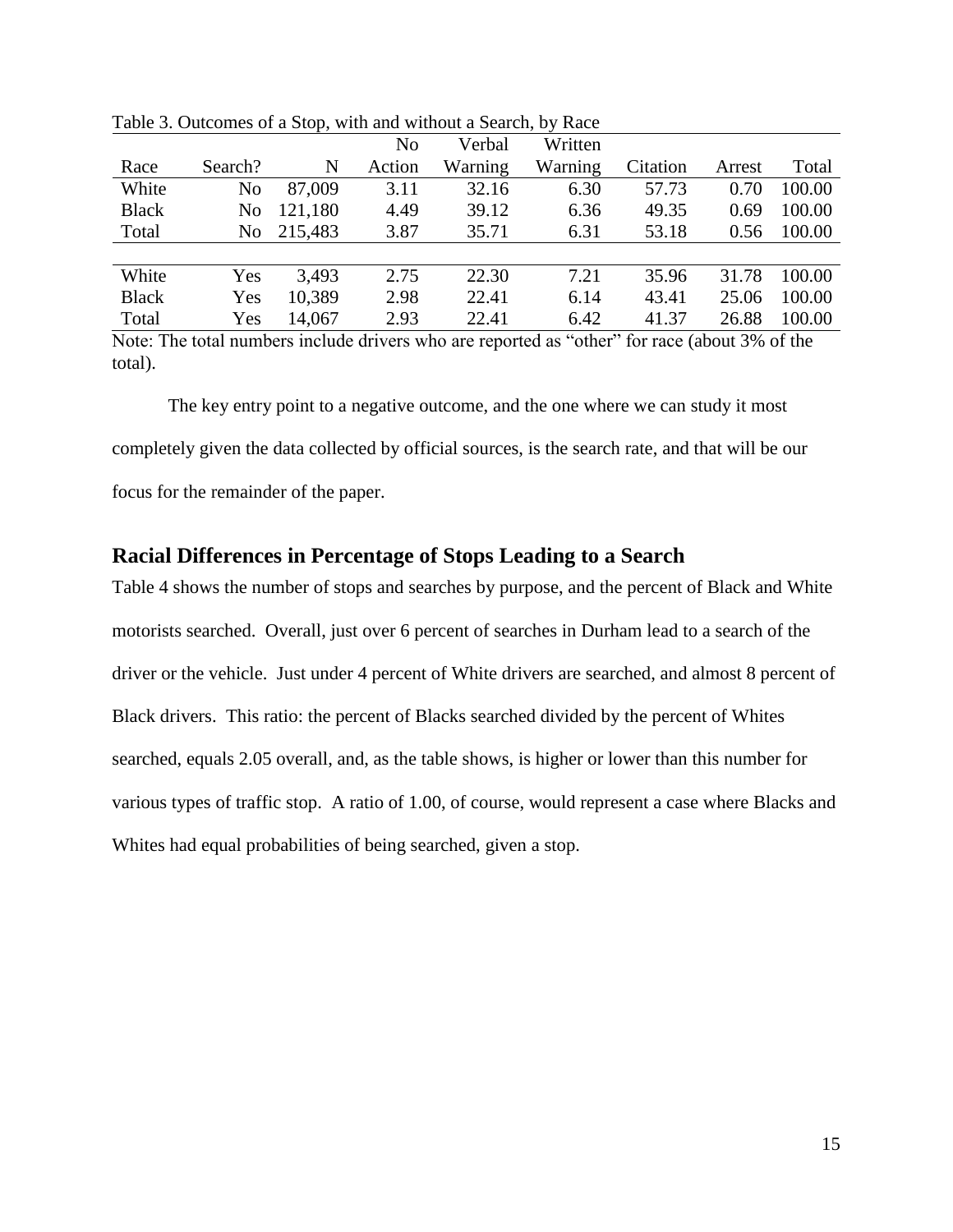|                           |         |                          |         |         | Ratio         |
|---------------------------|---------|--------------------------|---------|---------|---------------|
| Purpose                   | Number  | Total                    | % White | % Black | Black / White |
| <b>Total Stops</b>        | 229,550 | $\overline{\phantom{a}}$ | 39.43   | 57.32   |               |
| <b>Total Searches</b>     | 14,067  | 6.13                     | 3.86    | 7.90    | 2.05          |
| Driving Impaired          | 462     | 46.67                    | 49.52   | 42.51   | 0.86          |
| Safe Movement             | 1,378   | 8.08                     | 6.82    | 9.28    | 1.36          |
| Vehicle Equipment         | 2,848   | 8.53                     | 6.04    | 9.86    | 1.63          |
| <b>Other Vehicle</b>      | 964     | 8.03                     | 5.25    | 9.87    | 1.88          |
| Investigation             | 2,427   | 12.61                    | 7.51    | 15.93   | 2.12          |
| Stop Light/Sign           | 693     | 4.35                     | 2.69    | 5.86    | 2.18          |
| Speed Limit               | 1,649   | 2.27                     | 1.40    | 3.16    | 2.26          |
| <b>Vehicle Regulatory</b> | 3,006   | 6.06                     | 3.14    | 7.86    | 2.50          |
| Seat Belt                 | 640     | 7.42                     | 3.25    | 9.79    | 3.01          |

Table 4. Percent of Stops Resulting in a Search by Race and Purpose of Stop

Based on the overall ratio of 2.05 listed in Table 4, we see that Blacks have a 105 percent greater likelihood of being searched than Whites, overall. Figure 3 shows how this comparison

differs across the reason for the stop, and Figure 4 shows how it has varied across time.



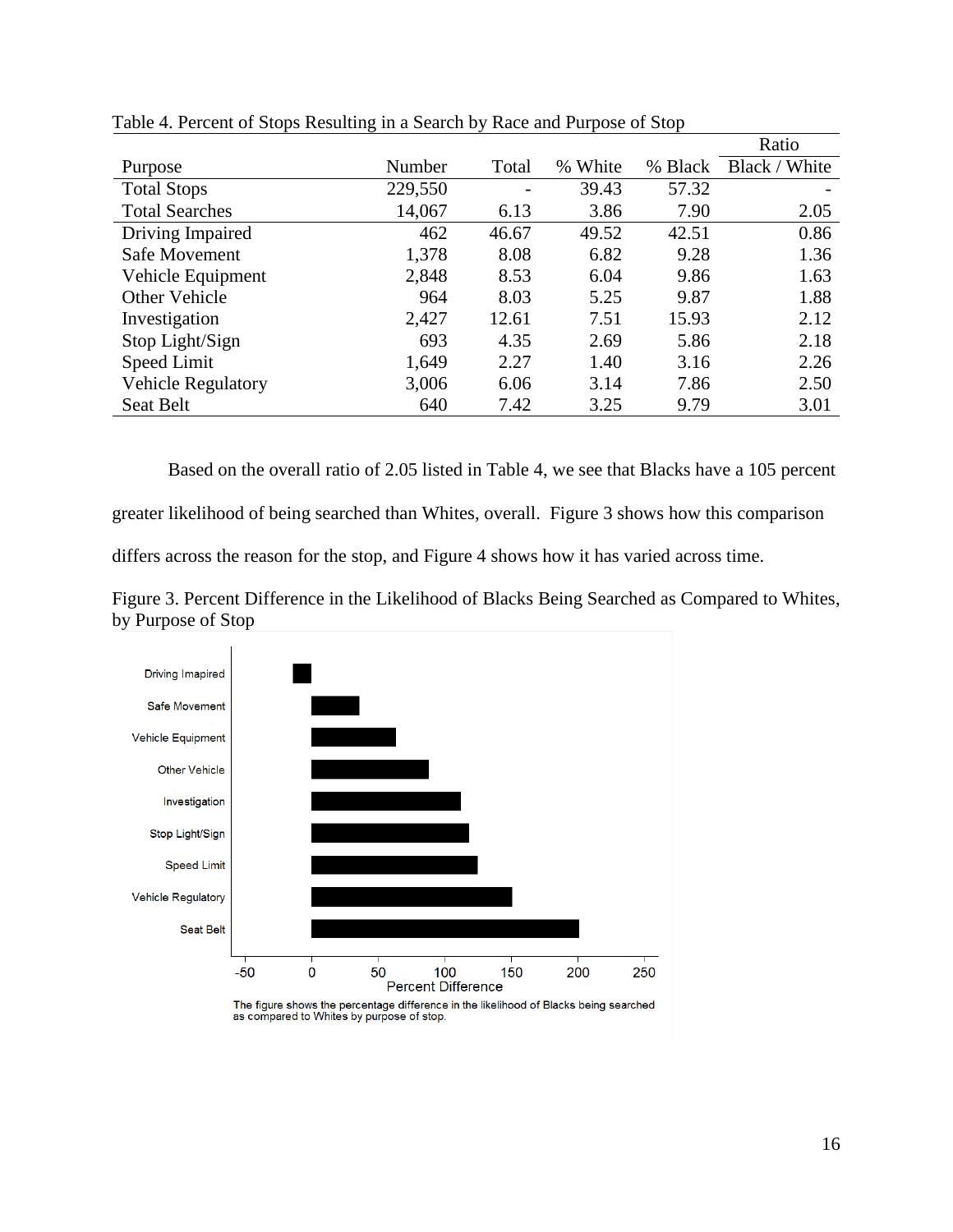

Figure 4. Percent Difference in the Likelihood of Blacks Being Searched as Compared to Whites,  $2002 - 2013$ 

Figure 1 showed a dramatic change in police behavior in Durham after 2007, and Figure 4 suggests that the dramatic increase in police stops was also accompanied by an increased focus on targeting Black motorists, at least as related to searches. The disparity by race has always been substantial, it was on the order of 50 to 100 percent increased chances during the first 8 years listed (2002 through 2009), it surged, however, to more than 150 percent increased likelihood after 2010. The trends in Figure 4 are stronger among males than females. Appendix Figure A-1 shows separately the data for male and female drivers; virtually the entire increase can be attributed to the treatment of men, not women.

The differences laid out in Table 4 depend dramatically on the gender of the driver. We replicate Table 4 for male and female drivers in Table A-2 in the Appendix. Across every category, the rates of search are much higher for men than for women, and the racial disparities are also higher among men. Overall, whereas Table 4 shows 3.86 percent of Whites being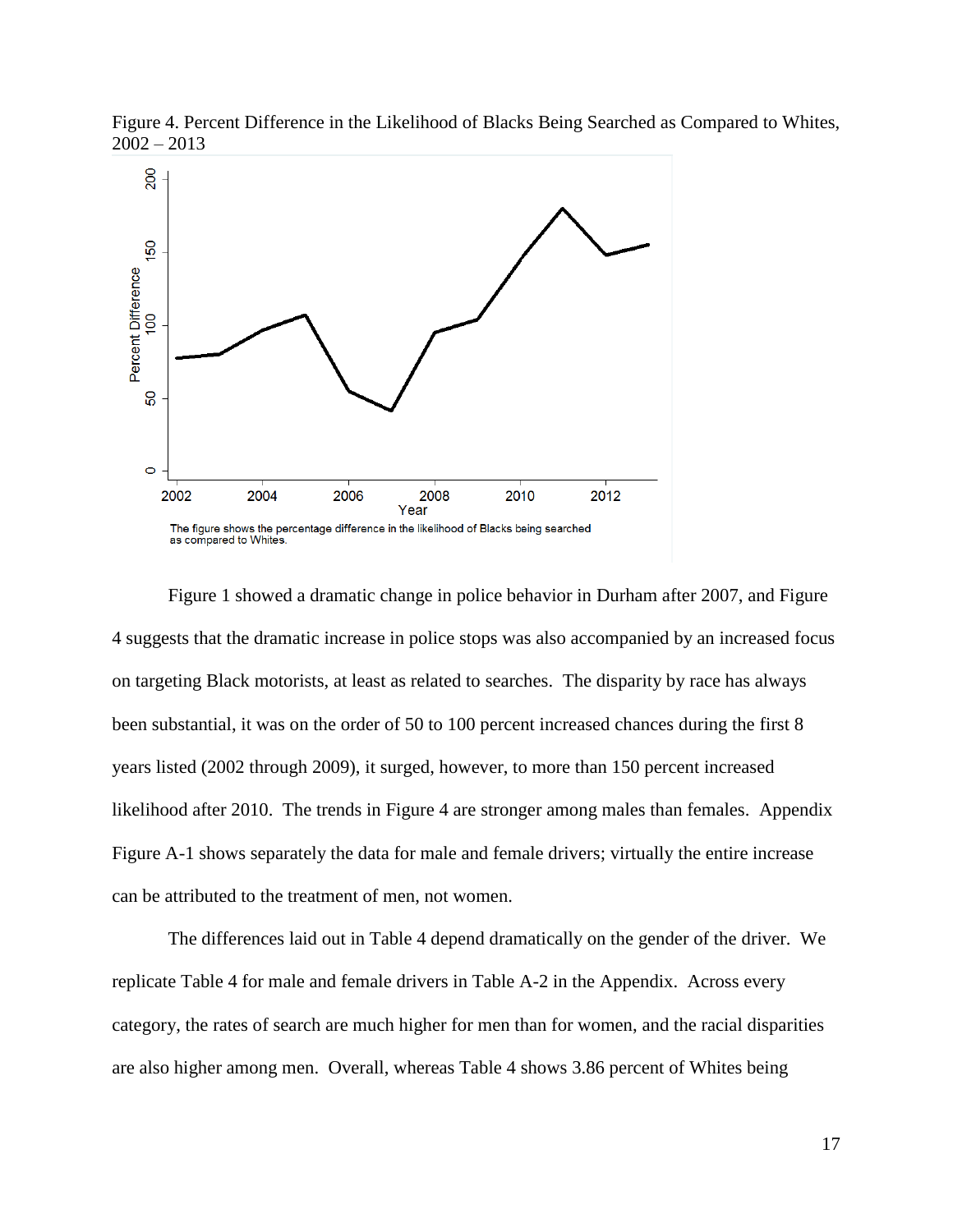searched and 7.90 percent of Blacks, leading to a ratio of 2.05, those numbers for women are: 1.54, 2.79, with a ratio of 1.81. For men, on the other hand, 8.31 percent overall are searched, with 5.03 percent of Whites and 11.07 percent of Blacks, leading to a ratio of 2.20.

Not surprisingly, the race and gender differences we have noticed are even more powerful when we add the age of the driver to the comparison. Figure 5 shows the rate of search for different age groups within each of four race / gender categories.

Figure 5. Search Rates by Race, Gender, and Age Group.



Young Black men, particularly those under 30, see search rates above 15 percent. Black men up through the age of 49, in fact, experience search rates higher than the city-wide average. Across every category, youth has a notable effect on the likelihood of search. Similarly, gender systematically matters. And across similar categories of age and gender, Blacks experience higher rates of search in every case. But young Black men stand out in this comparison, with rates that are three times higher than the city-wide average, and strikingly higher than any other group. Among those under 20 years old (who always see the highest search rates) the percentage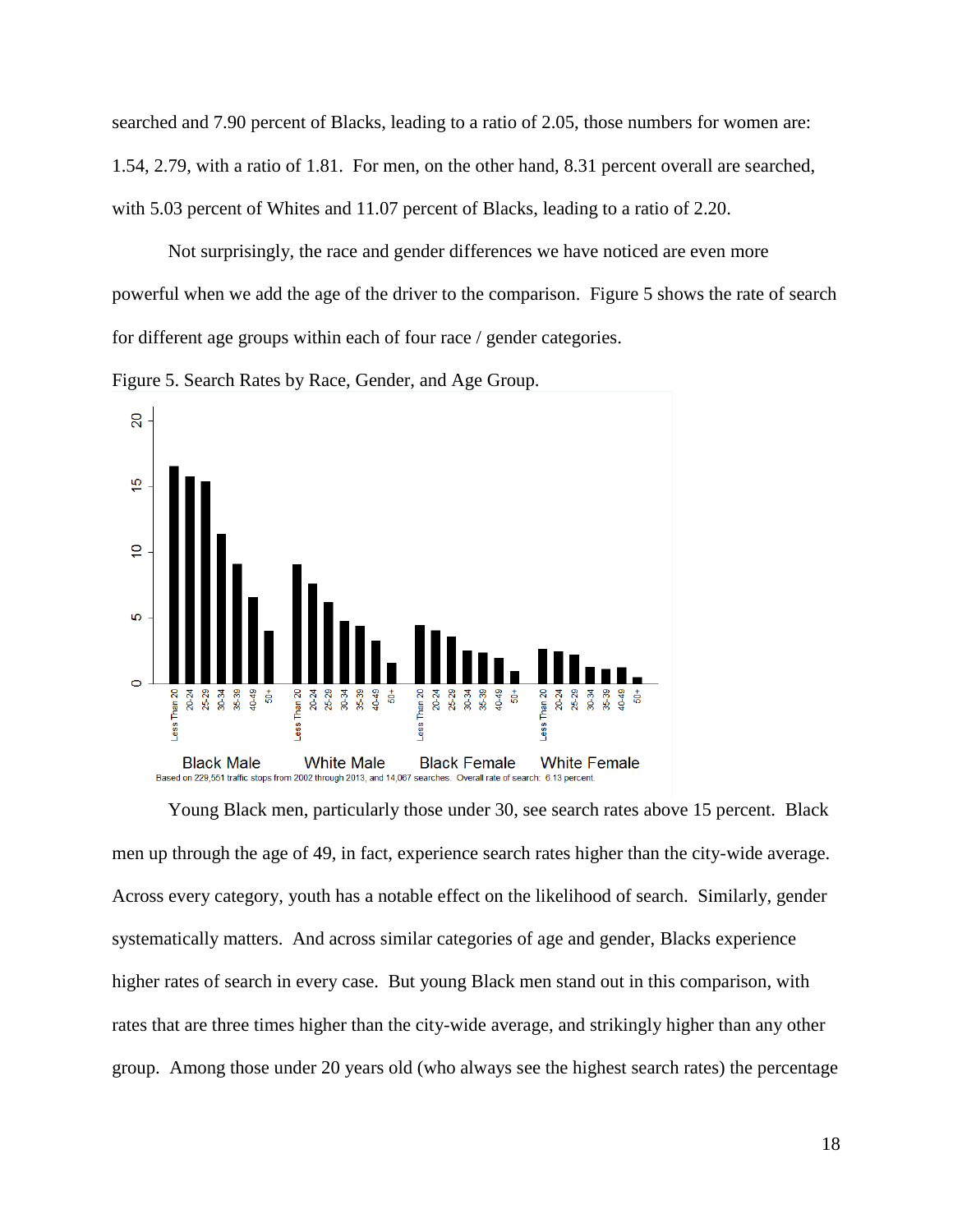searched are as follows: White women, 2.65, Black women, 4.42, White men, 9.07, and Black men, 16.52.

Figure 6 shows the rate of search over time for the four race / gender categories listed. Figure 6. Percent of Stops Resulting in a Search by Race and Gender



Black males consistently have rates of search much higher than any others. White males, however, have seen their rates of search decline substantially over the years, with White females consistently below the averages for the other groups. Observing differences in trends over time in the percentage of stops leading to a search suggest that police training and policies may be related to these shifts. It is unlikely that underlying driver behaviors would change very dramatically over time among these different groups. Of course, were we to add a line for Black men under 30, or Black men under 20, their rates would be higher than any of those appearing in Figure 6.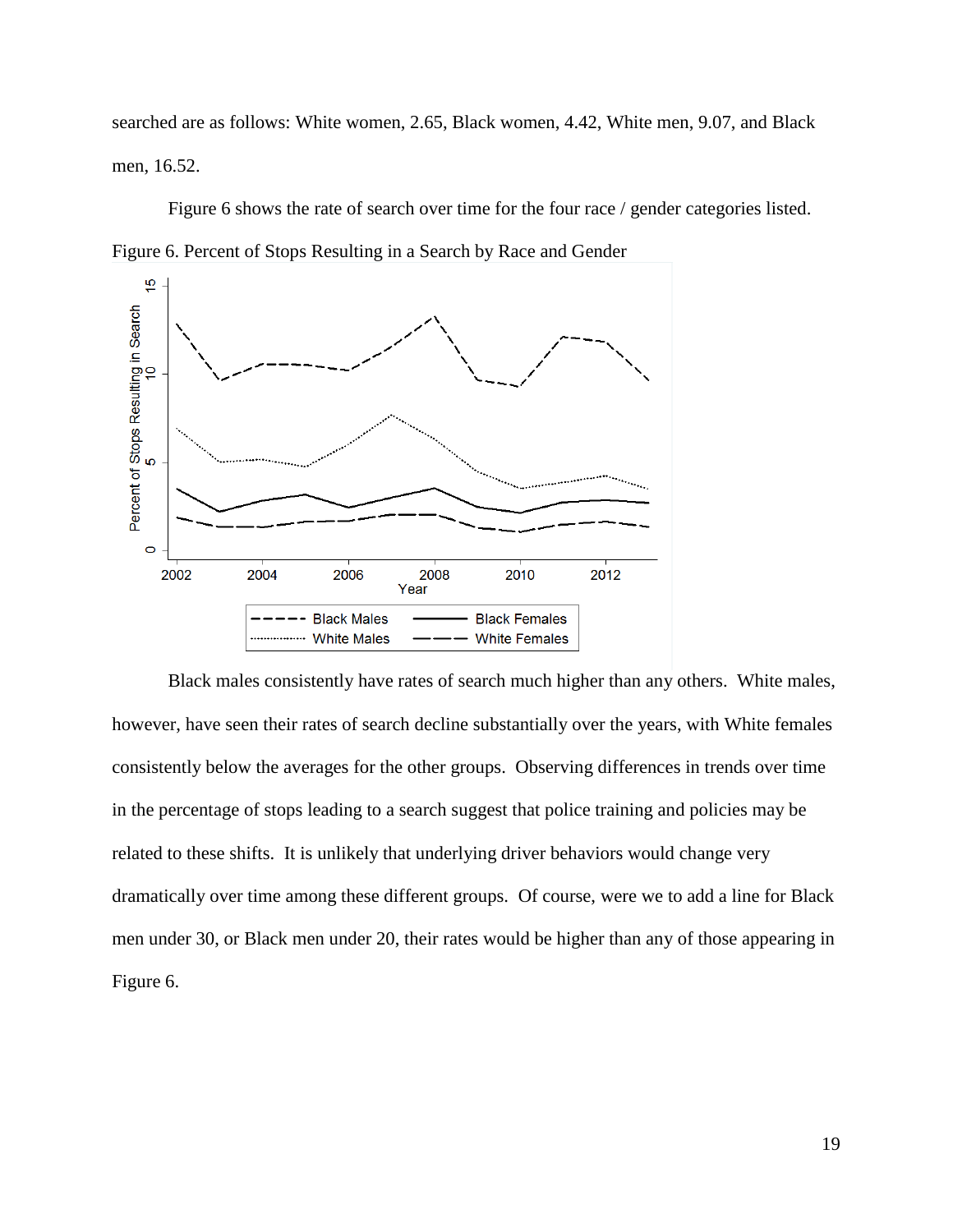## **Identifying High Disparity Officers**

Data collected by the NC DOJ include an anonymous identification number for each police officer. Without knowing anything about any individual officers on the police force, we can nonetheless compare each officer with some minimum number of stops with regards to the racial characteristics of the drivers they have stopped and searched. Before analyzing any data relating to these officer IDs, it is important to understand that many officers conduct very few traffic operations, and that a high percentage of all the traffic stops relate to a small number of the officers. Table 5 shows the distribution of stops by officer ID. Just 38 officers, or 3 percent of the total, are responsible for 39 percent of the traffic stops.

|               | Table 5. Distribution of Stops by Officer iDs |                 |            |              |            |
|---------------|-----------------------------------------------|-----------------|------------|--------------|------------|
| Number of     | Officers with                                 | Percent of      | Cumulative | Percent of   | Cumulative |
| <b>Stops</b>  | this many Stops                               | <b>Officers</b> | Percent    | <b>Stops</b> | Percent    |
|               | 233                                           | 21              |            | 0.1          | 0.1        |
| $2 - 10$      | 186                                           |                 | 38         | 0.3          | 0.4        |
| $11 - 100$    | 290                                           | 26              | 64         | 6            | 6.4        |
| $101 - 1,000$ | 379                                           | 34              | 98         | 54           | 60.4       |
| $1,001 +$     | 38                                            |                 | 100        | 39           | 100.0      |
| Total         | 1,126                                         | 100             |            | 100          |            |

Officers have very diverse rates of stopping motorists of different races. Figure 7 shows the numbers of Blacks and Whites stopped and searched by each officer.



Figure 7. Number of Black and White Motorists Stopped, and Searched, by Officer ID.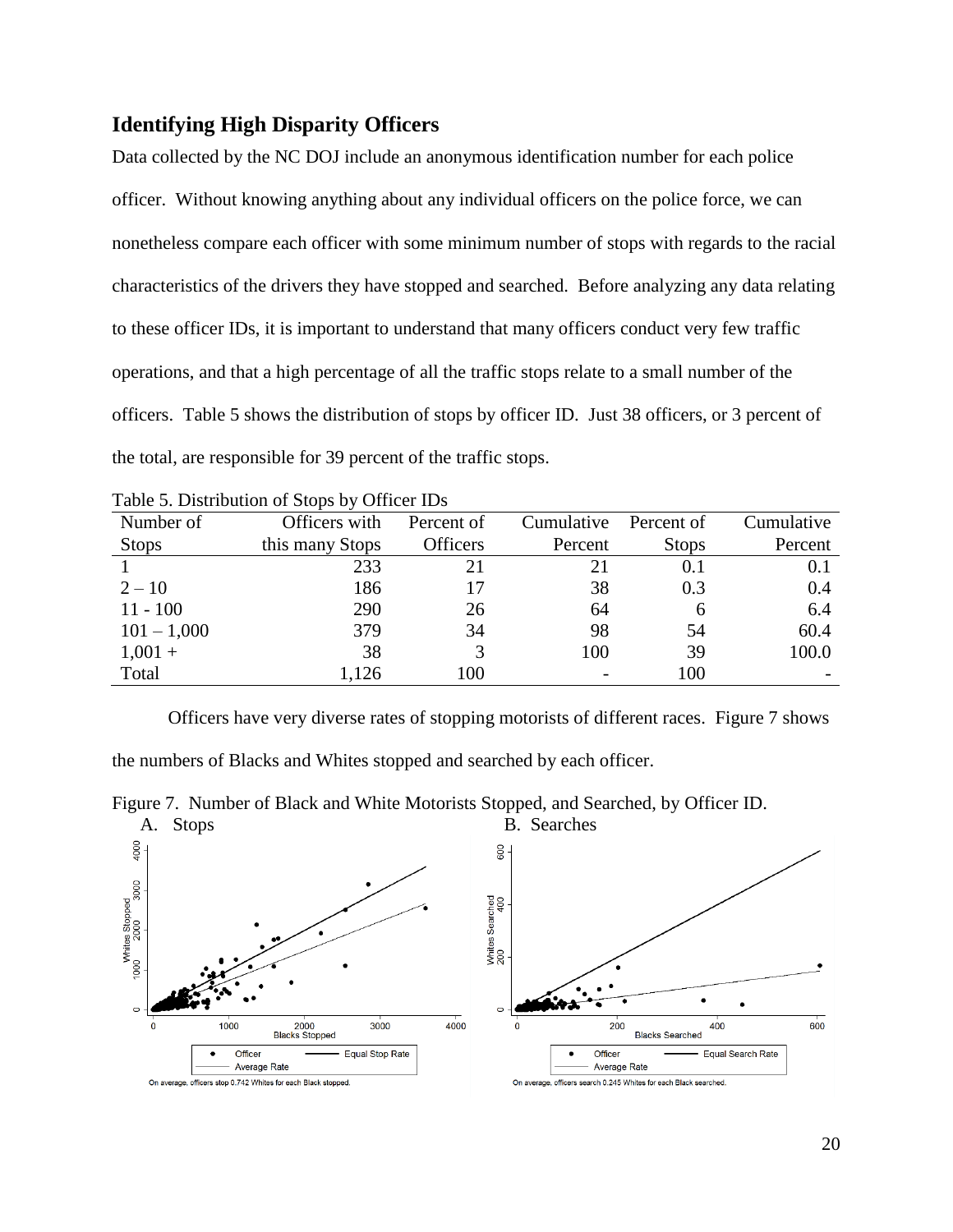Part A of Figure 7 shows the number of stops of Black and White motorists by each officer reporting any stops, including those with very few stops (clustered near the origin of the graph), and a few who have stopped thousands of Blacks and Whites. One officer appears to have stopped almost 4,000 Blacks and 2,500 Whites; another, about 3,000 of each race. The dark line at a 45 degree angle represents what we would see if officers stopped one Black for each White driver. It is clear from glancing at the figure that few officers are above this line, having stopped more Whites than Blacks. The thinner line shows the result of a simple regression, indicating that, on average, Durham police officers stop 0.742 Whites per Black motorist. Part B shows the number of searches, following the same format. As is clear, numbers are much more strongly skewed towards Blacks; in fact the regression indicates that 0.245 Whites are searched for each Black, less than one in four. The average Durham officer stops three Whites for every four Blacks, but searches one White for every four Blacks. One officer has searched over 600 Blacks, but fewer than 200 Whites. Two others have searched about 400 Blacks but just a few dozen Whites.

In the next section we measure, for each officer, the percentage of Blacks and Whites searched, given a stop. Because searches are relatively rare (just six percent of all stops), and many officers have few stops in the first place, we must be careful in calculating this percentage, because such calculations based on very few stops could be misleading: an officer with just three stops but one search would have a 33 percent search rate. On the other hand, an officer with many searches of drivers of one race, but no searches of drivers of the other race should be included if there are enough stops to trust the statistical robustnesss of the pattern observed. Our reasoning is this: to calculate the likelihood that an officer shows a tendency to focus their searches particularly on one racial group, we should exclude all officers with insufficient data to

21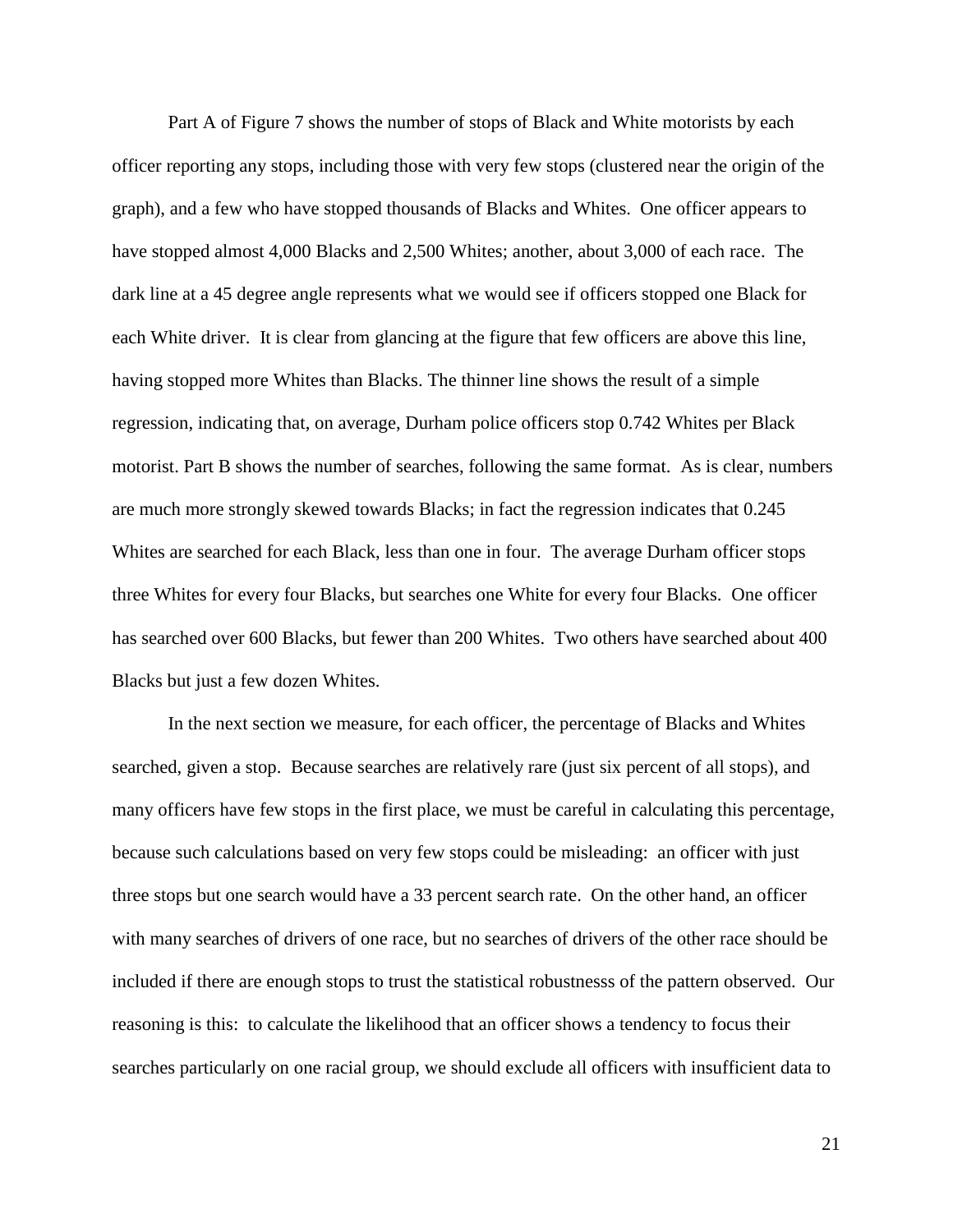generate robust statistics; we therefore eliminate all officers with fewer than ten searches of that race. Some officers have fewer than ten searches of one race, but more than ten of the other race. Therefore, we make two indices, one in which we look for officers with relatively high rates of searching Whites, and one with the opposite pattern. Figure 8A shows our comparison for all those officers with at least ten searches of Whites and Figure 8B shows the pattern of searches for those officers who have searched at least ten Black drivers.



Figure 8. Percentage of Blacks and Whites Searched, by Officer

Figure 8A is limited to those 85 officers who searched at least 10 White drivers. The Figure shows a thick line at the 45 degree angle representing an equal search rate, as well as a sharper angled line representing a 2 to 1 rate with twice as many searches of Whites as compared to Blacks, proportionately. We find that 2 of the 85 officers listed are above this line.

Figure 8B, in parallel, shows each of 203 officers who searched 10 or more Black motorists. Of these, 54 had rates of search for Blacks that was more than twice their rate of search for Whites. We refer to these 54 officers, as well as the two in Figure 8A as "high disparity" officers—they are identified by hollow circles in the Figure, and appear to the left or the right of the corresponding lines showing the 2:1 or 1:2 search rates.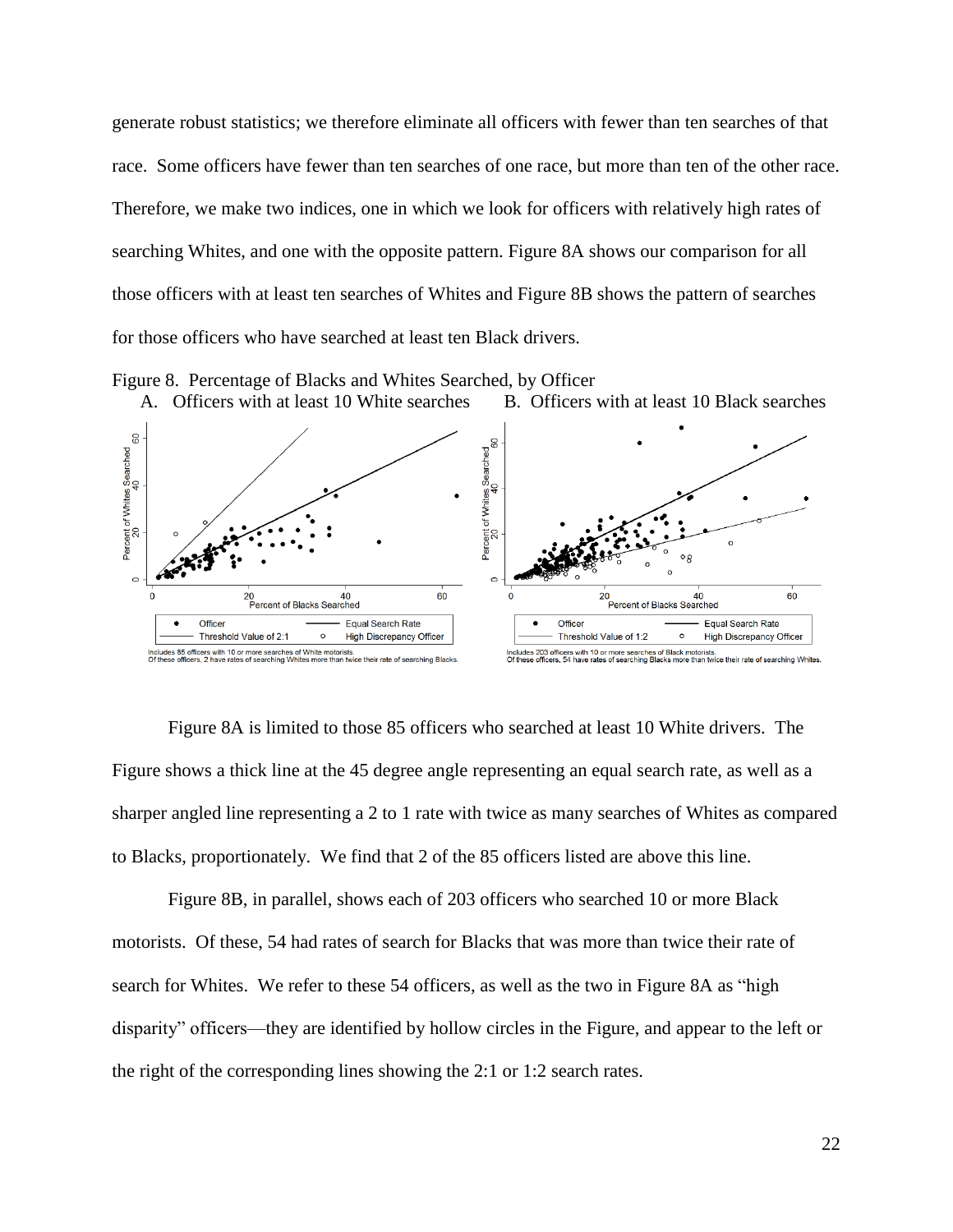We have now reviewed a number of factors that could be related to racial differences in traffic stop outcomes: the nature of the stop, the age, race, and gender of the driver, and which officer conducted the stop. We move in the next section to multivariate analyses of the data described and explained in the sections above.

#### **Multivariate Analyses**

Having reviewed a number of factors relating to the correlates of a search, given a traffic stop, we turn now to a multivariate treatment of the question. Our approach is very simple. We conduct a logistic regression where the dependent variable is being searched (searched  $= 1$ ; not searched = 0). We use the same variables as described above, with some additional controls. Our interest is in the coefficient for Race, which is coded as White  $= 0$  and Black  $= 1$ ; other and unknown races are excluded from the analysis (only 3% of the total observations). We present the results in terms of odds-ratios, with standard errors in parenthesis. Thus, numbers above 1.00 represent the degree to which Blacks have a higher likelihood of being searched than Whites, controlling for the other variables included in the model. A coefficient of 2.5 would represent 2.5 times increased odds, or a 150 percent increase in likelihood; a coefficient of 0.89 would mean that a Black driver has just 89 percent the likelihood of being searched, compared to a White, or 11 percent decreased odds. Because our analysis above showed that men and women experience quite different outcomes, we present two sets of results, one for each gender. Table 6 shows our results for men, and Table 7 for women. The tables are identically formatted and can be directly compared. Model 1 presents the simplest model, including just race and ethnicity (Hispanic  $= 1$ , non-Hispanic  $= 0$ ). Successive models include additional controls. If disparities apparent in one model were statistically explained by another variable, then inclusion of that variable in successive models would dramatically change the coefficient for the variable of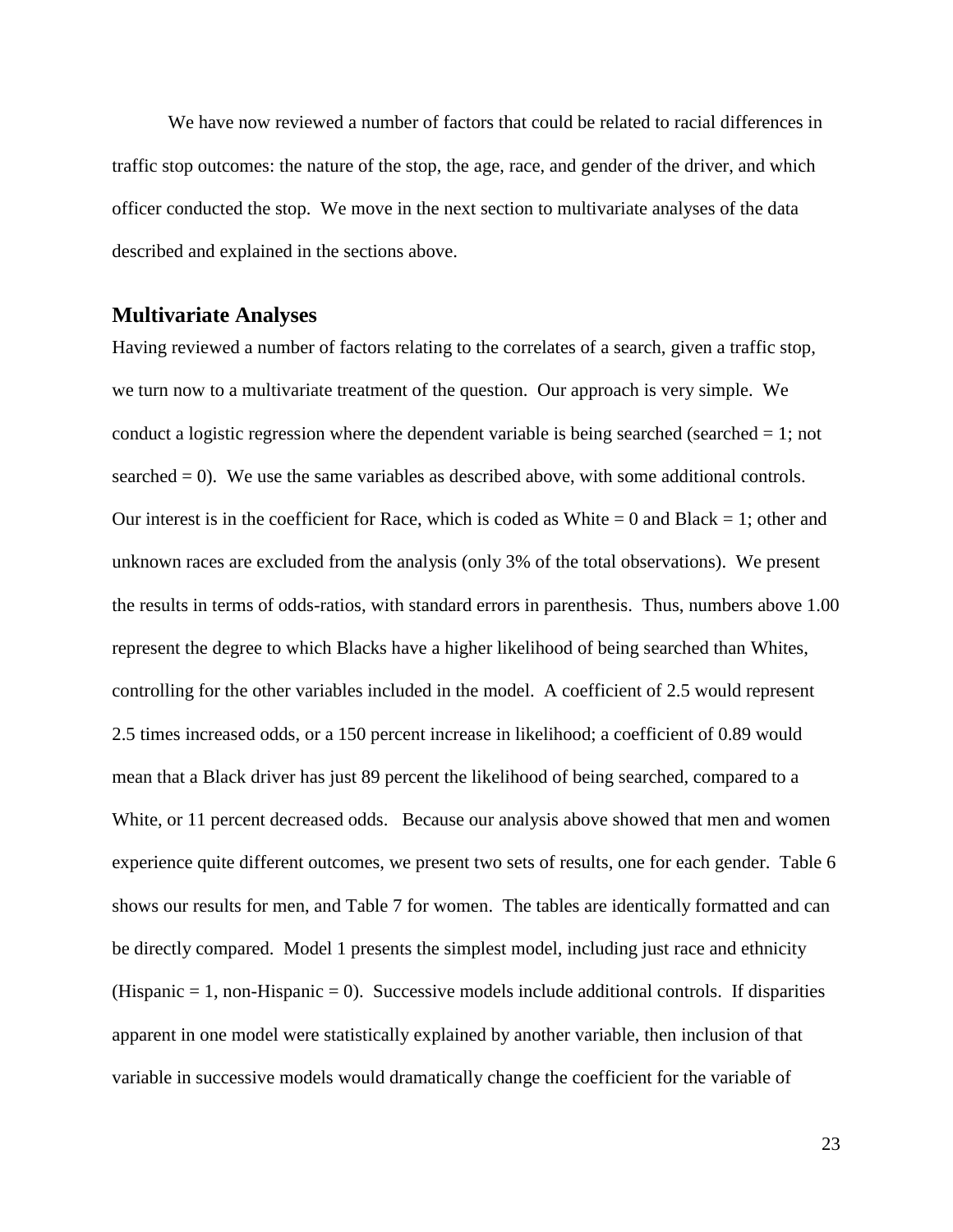interest. The coefficients for Hispanic declines somewhat from Model 1 to Model 5, which includes the fullest set of controls, but that for Race remains very high, moving from 3.33 to 2.64. Other coefficients are extremely stable. This indicates that the results shown are highly robust and that the inclusion of various control variables, including even that for having been stopped by a high disparity police officer, does little to affect the overall patterns with regards to race. Black men experience a 164 percent increased likelihood of being searched, controlling for all the factors we can include from the official data collected (Table 6, Model 5). For Black women, this increased risk of search, compared to White women, is 34 percent, still a significant difference, but much lower than among men.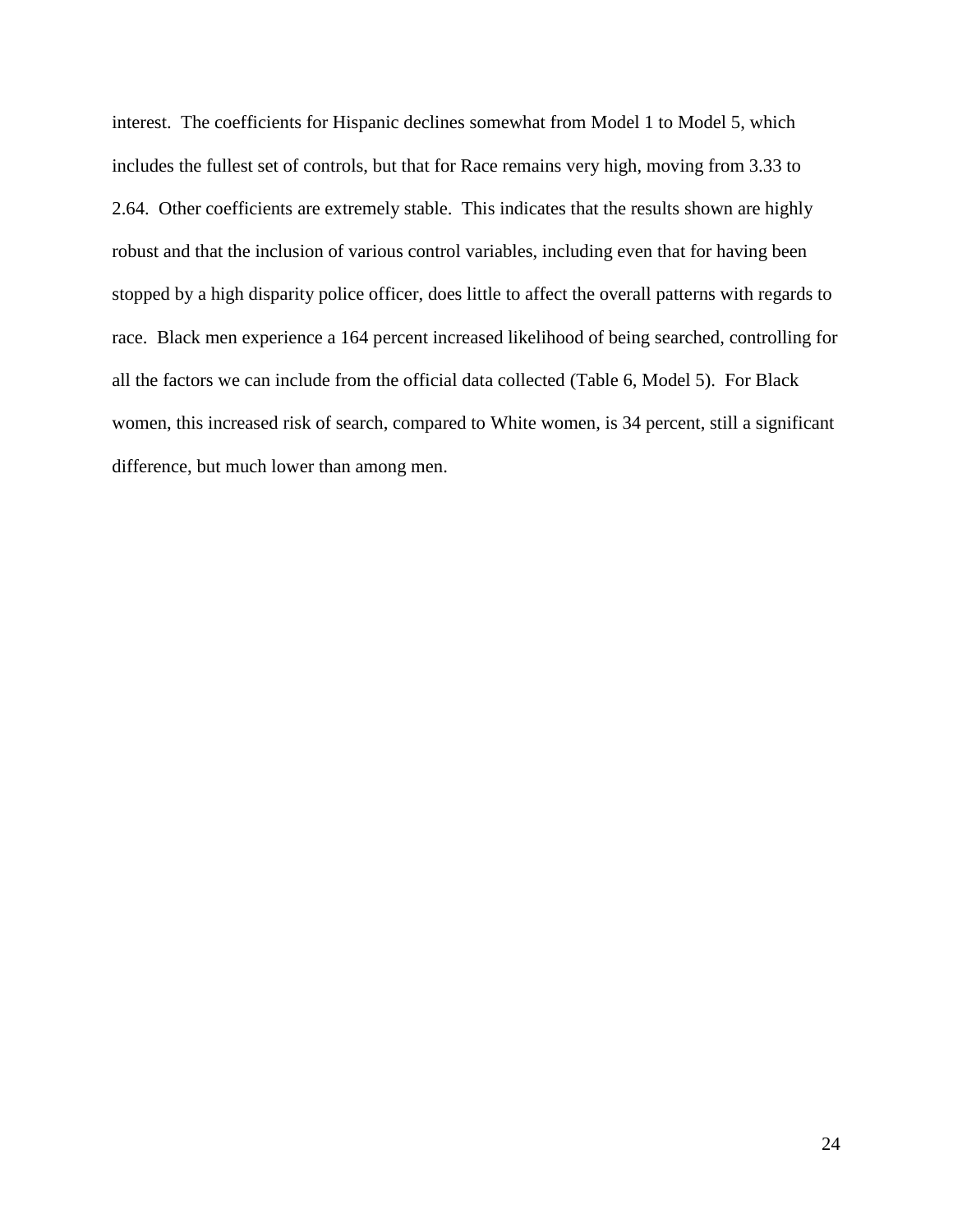| Variable                                     | Model 1       | Model 2                  | Model 3        | Model 4        | Model 5        |
|----------------------------------------------|---------------|--------------------------|----------------|----------------|----------------|
| <b>Demographics</b>                          |               |                          |                |                |                |
| Race                                         | $3.33*(0.09)$ | $3.11*(0.08)$            | $2.70*(0.08)$  | $2.68*(0.08)$  | $2.64*(0.08)$  |
| Hispanic                                     | $2.27*(0.08)$ | $1.85*(0.06)$            | $1.32*(0.05)$  | $1.33*(0.05)$  | $1.29*(0.05)$  |
| Age                                          |               | $0.95*(0.00)$            | $0.95*(0.00)$  | $0.95*(0.00)$  | $0.95*(0.00)$  |
| <b>Stop Purpose</b>                          |               |                          |                |                |                |
| Speed Limit                                  |               |                          |                |                |                |
| Stop Light                                   |               |                          | $1.86*(0.09)$  | $1.88*(0.09)$  | $1.83*(0.10)$  |
| Impaired                                     |               |                          | $34.25*(2.68)$ | $34.94*(2.73)$ | $30.81*(2.88)$ |
| Movement                                     |               |                          | $3.24*(0.13)$  | $3.23*(0.13)$  | $3.06*(0.13)$  |
| Equipment                                    |               | -                        | $3.03*(0.10)$  | $3.03*(0.10)$  | $2.80*(0.11)$  |
| Regulatory                                   |               | $\overline{\phantom{a}}$ | $2.45*(0.08)$  | $2.41*(0.08)$  | $2.18*(0.08)$  |
| Seat Belt                                    |               | $\overline{\phantom{a}}$ | $2.45*(0.12)$  | $2.40*(0.12)$  | $2.46*(0.14)$  |
| Investigation                                |               | $\overline{\phantom{a}}$ | $4.59*(0.17)$  | $4.64*(0.17)$  | $4.21*(0.17)$  |
| Other                                        |               | $\qquad \qquad -$        | $2.94*(0.13)$  | $2.98*(0.13)$  | $2.71*(0.14)$  |
| <b>Officer Type</b>                          |               |                          |                |                |                |
| Black Disparity <sup>†</sup>                 |               |                          |                | $1.40*(0.03)$  | $1.49*(0.04)$  |
| White Disparity <sup><math>\phi</math></sup> |               |                          |                | $1.51*(0.13)$  | $1.50*(0.13)$  |
| <b>Time</b>                                  |               |                          |                |                |                |
| Hour of Day                                  |               |                          |                |                | Included       |
| Day of Week                                  |               |                          |                |                | Included       |
| <b>Constant</b>                              | $0.03*(0.00)$ | $0.15*(0.00)$            | $0.07*(0.00)$  | $0.07*(0.00)$  | $0.05*(0.00)$  |
| N                                            | 141,210       | 141,210                  | 141,210        | 141,210        | 113,553        |
| <b>Pseudo</b> $R^2$                          | 0.027         | 0.055                    | 0.093          | 0.096          | 0.101          |

Table 6. Determinants of Searches, Men.

Note: Entries are odds-ratios, with standard errors in parenthesis.

Note : The number of observations is smaller for Model 5 because the "hour of stop" variable is missing in some cases.

 $*$  = Significant at 0.05 p-value

ϯ = Coded 1 for 54 officers who searched Blacks at twice the rate of Whites; otherwise zero. Officers with fewer than 10 searches of Black motorists are automatically coded zero.

 $\phi$  = Coded 1 for 2 officers who searched Whites at twice the rate of Blacks; otherwise zero.

Officers with fewer than 10 searches of White motorists are automatically coded zero.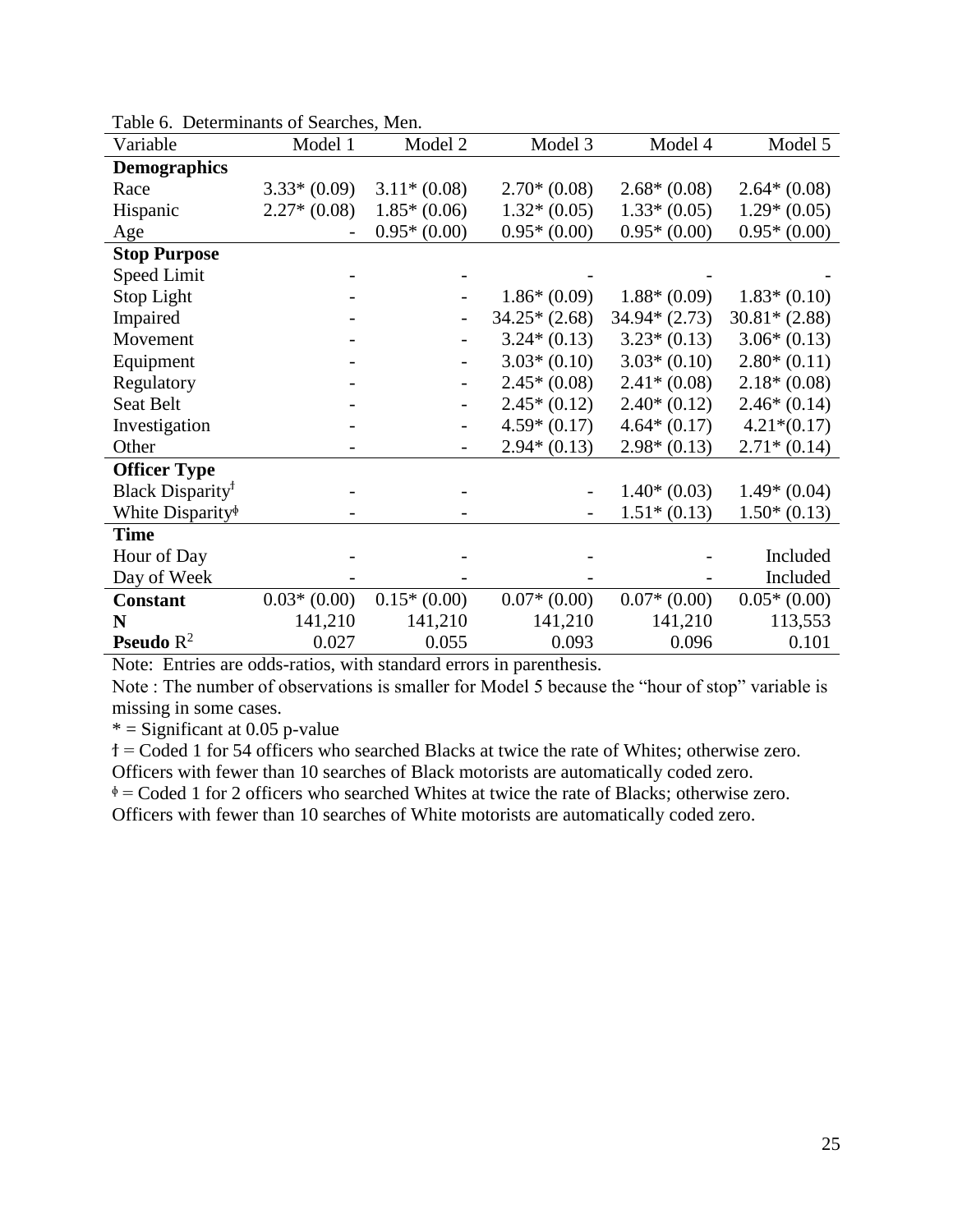| Variable                                     | Determination of Bearenes,<br>Model 1 | Model 2                  | Model 3         | Model 4         | Model 5        |
|----------------------------------------------|---------------------------------------|--------------------------|-----------------|-----------------|----------------|
| <b>Demographics</b>                          |                                       |                          |                 |                 |                |
| Race                                         | $1.79*(0.10)$                         | $1.68*(0.09)$            | $1.41*(0.08)$   | $1.39*(0.08)$   | $1.34*(0.08)$  |
| Hispanic                                     | $0.87*(0.10)$                         | $0.76*(0.09)$            | $0.53*(0.06)$   | $0.53*(0.06)$   | $0.51*(0.07)$  |
| Age                                          |                                       | $0.96*(0.00)$            | $0.96*(0.00)$   | $0.96*(0.00)$   | $0.96*(0.00)$  |
| <b>Stop Purpose</b>                          |                                       |                          |                 |                 |                |
| Speed Limit                                  |                                       |                          |                 |                 |                |
| Stop Light                                   |                                       |                          | $2.09*(0.25)$   | $2.06*(0.25)$   | $1.82*(0.26)$  |
| Impaired                                     |                                       |                          | $72.41*(14.64)$ | $73.05*(14.80)$ | 59.40* (13.58) |
| Movement                                     |                                       |                          | $3.80*(0.40)$   | $3.70*(0.39)$   | $3.32*(0.39)$  |
| Equipment                                    |                                       |                          | $3.82*(0.33)$   | $3.75*(0.32)$   | $3.07*(0.30)$  |
| Regulatory                                   |                                       |                          | $3.28*(0.26)$   | $3.19*(0.26)$   | $2.89*(0.26)$  |
| Seat Belt                                    |                                       |                          | $2.79*(0.43)$   | $2.71*(0.42)$   | $2.79*(0.50)$  |
| Investigation                                |                                       | $\overline{\phantom{a}}$ | $8.55*(0.74)$   | $8.45*(0.73)$   | $6.75*(0.66)$  |
| Other                                        |                                       |                          | $3.46*(0.41)$   | $3.30*(0.40)$   | $2.80*(0.39)$  |
| <b>Officer Type</b>                          |                                       |                          |                 |                 |                |
| Black Disparity <sup>†</sup>                 |                                       |                          |                 | $1.40*(0.08)$   | $1.59*(0.10)$  |
| White Disparity <sup><math>\phi</math></sup> |                                       |                          |                 | $3.59*(0.55)$   | $3.67*(0.57)$  |
| <b>Time</b>                                  |                                       |                          |                 |                 |                |
| Hour of Day                                  |                                       |                          |                 |                 | Included       |
| Day of Week                                  |                                       |                          |                 |                 | Included       |
| <b>Constant</b>                              | $0.01*(0.00)$                         | $0.06*(0.00)$            | $0.02*(0.00)$   | $0.02*(0.00)$   | $0.02*(0.00)$  |
| N                                            | 80,861                                | 80,861                   | 80,861          | 80,861          | 66,023         |
| Pseudo $\mathbb{R}^2$                        | 0.007                                 | 0.027                    | 0.077           | 0.081           | 0.093          |

|  | Table 7. Determinants of Searches, Women. |  |  |
|--|-------------------------------------------|--|--|
|--|-------------------------------------------|--|--|

Note: Entries are odds-ratios, with standard errors in parenthesis.

Note : The number of observations is smaller for Model 5 because the "hour of stop" variable is missing in some cases.

 $*$  = Significant at 0.05 p-value

ϯ = Coded 1 for 54 officers who searched Blacks at twice the rate of Whites; otherwise zero.

Officers with fewer than 10 searches of Black motorists are automatically coded zero.

 $\Phi$  = Coded 1 for 2 officers who searched Whites at twice the rate of Blacks; otherwise zero.

Officers with fewer than 10 searches of White motorists are automatically coded zero.

Looking first at Table 6, Model 1 shows a baseline effect of Race, controlling for

Ethnicity, of 3.33. Successively including controls for age, various stop purposes, whether the

officer was identified in Figure 8 as a high discrepancy officer, the time of day (each of 23 hours

included, compared to a baseline of midnight), and the day of the week (each day included,

compared to Sunday). (There are, of course, differences in the numbers of stops and the

likelihood of search at different times of the day or days of the week, but we do not present each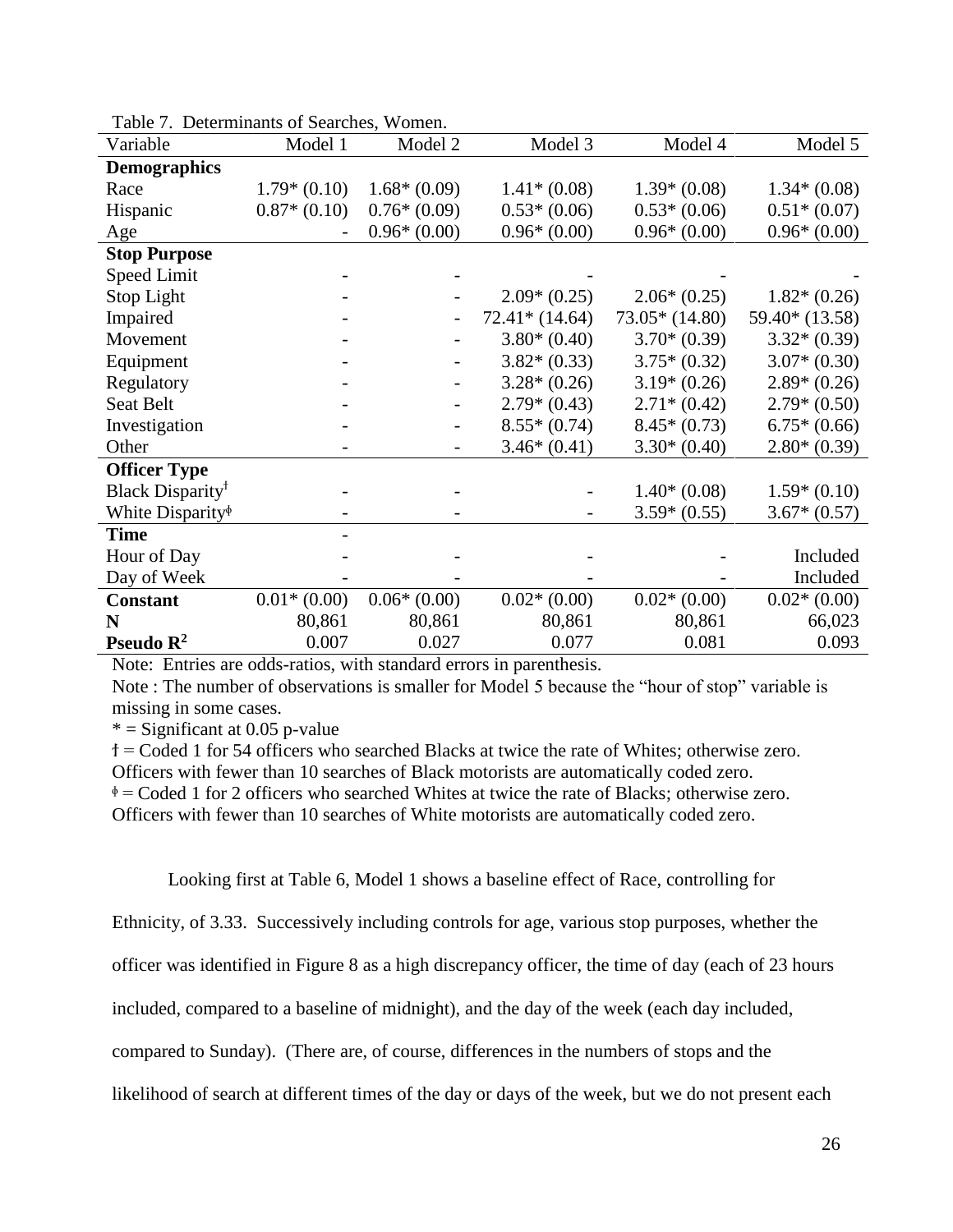coefficient here for the sake of space and because they are not central to our theoretical concerns.) It is useful to note that for both men and women, compared to drivers stopped for speeding (the reference category), several of the other stop purposes have very high coefficients. Those pulled over for DWI are highly likely to be searched, controlling for other factors.

Given the large number of observations in our dataset, every coefficient in both tables is statistically significant. Many are substantively large as well. Being stopped by a high disparity officer increases the likelihood of being searched, of course; these officers, by definition, have searched more than a minimum number of drivers. Most importantly, our ability to control for so many relevant factors gives us the opportunity to impose a hard test on the impact of race. If being Black were associated with some particular other characteristics, such as being on the street at a particular time of day, or if discrepancies were explained fully by the actions of just a few rogue officers, then the coefficient for race in Model 5 would be close to 1.00 and statistically insignificant. The race coefficient remains high in all models, however, particularly for men.

Figure 9 shows the value of the race coefficient when we conduct the regression from Model 3 in the tables above separately for each year from 2002 through 2013. We use Model 3, rather than Models 4 or 5, because the variables for high disparity officers are calculated with the full range of observations; if we tried to recalculate these variables on a yearly basis, few officers would meet the 10-search cutoff that we established to ensure our calculations were robust. But the coefficients for Race in Models 3 and 5 are very similar in both Tables 6 and 7, so this is a good indicator, and one that we can calculate separately for each year.

27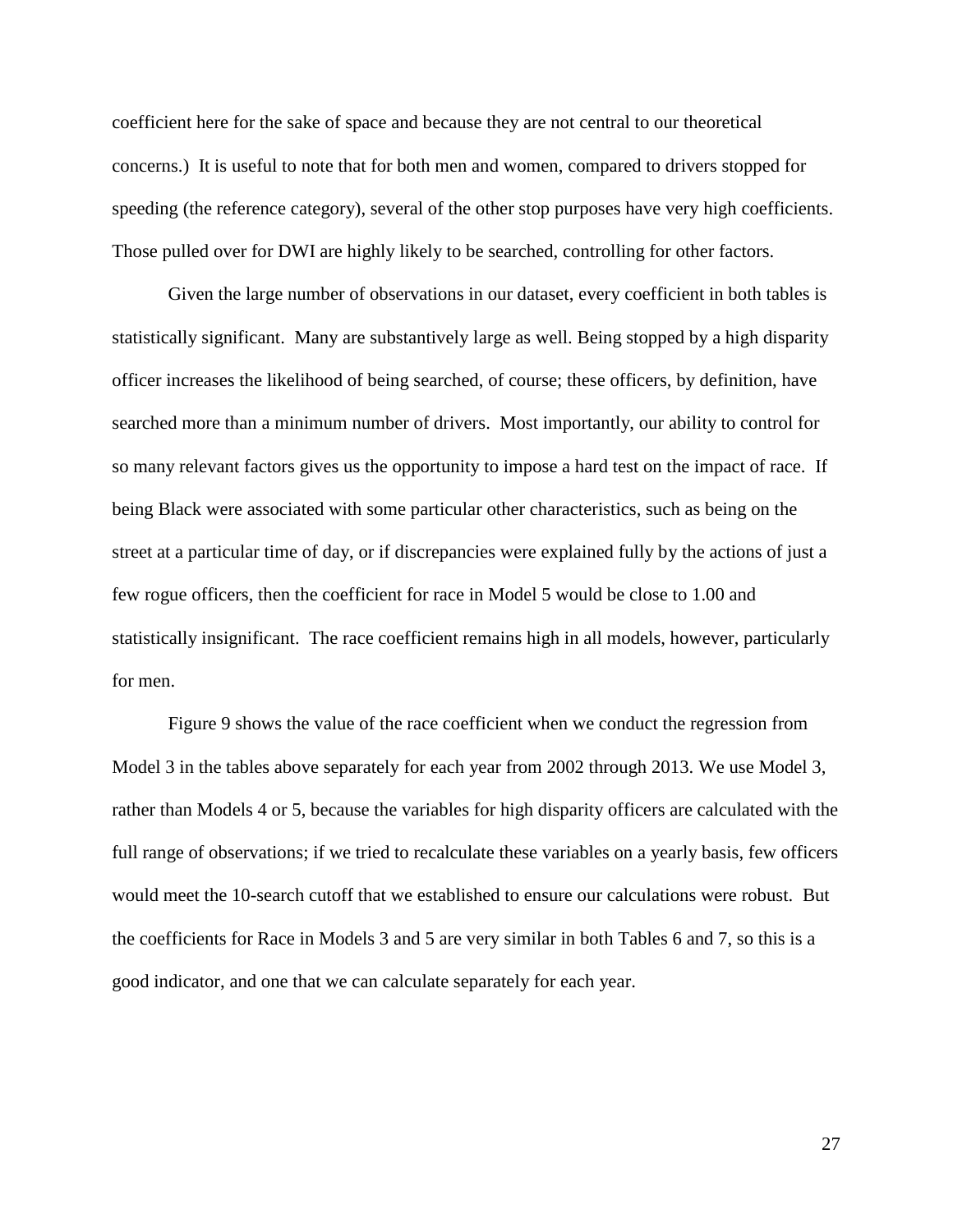

Figure 9. Increased Odds of Search for Blacks, by Gender, 2002-2013

Note: The Figure shows the odds-ratio from Model 3 of Tables 6 and 7 showing the increased odds for Blacks to be searched, as compared to Whites, controlling for various factors as listed in the tables.

Figure 9 shows that the findings from Tables 6 and 7 are consistent over time. They vary to some extent, but in all years the racial disparity apparent for women is relatively modest as compared to men. For Black men in Durham, being searched by the police comes at a rate approximately three times more than that of Whites, and while this number fluctuates somewhat over time, it is higher in recent years than it has ever been. In fact, since 2007 the degree of racial disparity by this measure has almost doubled in magnitude. (See Figure A-2 and A-3 which show that the data presented in Figure 7 correspond closely to the simple percentage differences by race reported in Figures 4 above.)

### **Conclusion**

Our review of racial differences in traffic stops in Durham reveals some very troubling patterns and trends. Consistently, no matter whether we look at univariate correlations or conduct a more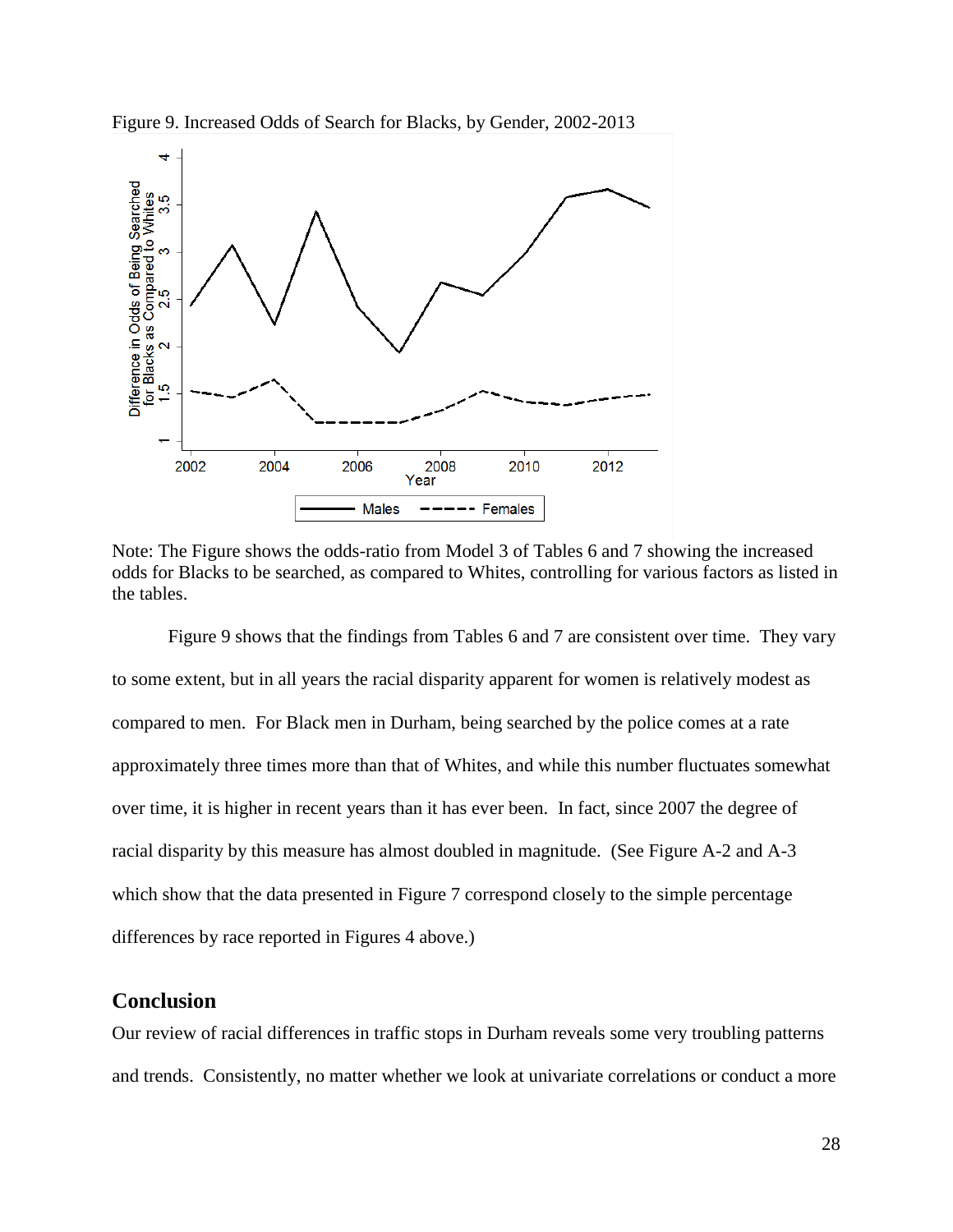sophisticated multivariate regression analysis using every available control, Blacks are subject to much greater odds of search and therefore arrest. This is particularly true among men, and especially so among younger men. Further, the trends are growing, not disappearing, over time.

There may be good policing reasons for the trends we have documented. The analysis we have presented here is limited to the data that the state mandates be collected, and therefore lacks information on many potentially important variables. Therefore the analysis may be said to raise important questions rather than to provide conclusive proof that the racial disparities we document are unwarranted. The questions posed here are important, however. Evidence suggests that Black male motorists in Durham are subjected to almost three times the likelihood of search as compared to Whites, and that these discrepancies are growing. Perhaps there is a reason rooted in the behaviors of these drivers. In the absence of such a demonstration, however, and based on official data collected by police officers themselves, the patterns and findings shown here document extensive, troubling, and official evidence of dramatic and growing disparities in how Black and White motorists are treated by the Durham Police Department. Such patterns call into question constitutional guarantees of equal protection under the law and foster hostility and resentment in a group of the population that regularly comes into contact with the police. That these trends appear to be accelerating rather than holding steading or being ameliorated is a troubling suggestion that the policies, and the resulting citizen response, may be self-perpetuating: A downward spiral of policing and citizen resentment.

No matter what substantive conclusions one may draw from the analysis presented here, our analyses highlight at least two key areas where leaders of the agency could and should take action. Given the data at their disposal, any agency would easily be able to generate a periodic report showing the numbers of stops and searches, by race, for each officer, as we have done

29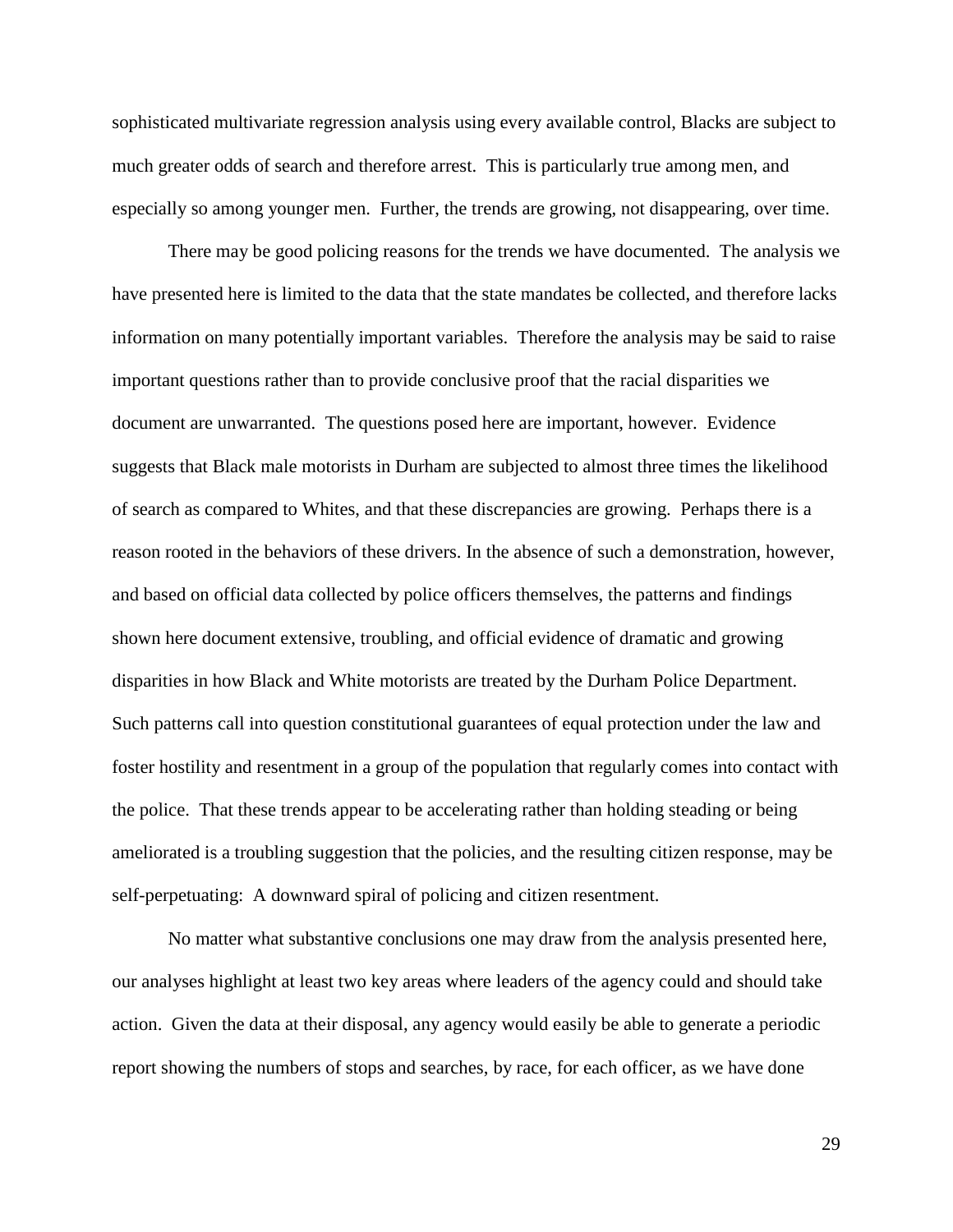here. Those officers with patterns substantially different from others can easily be identified, and the reasons for these disparities explored. We strongly urge every police department in North Carolina to adopt periodic review of these officer-related records and to incorporate such review as a standard part of monthly or quarterly management review.

Equally important, our analysis clearly shows that "bad apples" alone cannot explain the racial disparities across police stop and search procedures. Even if the individual "high disparity" officers within the Durham Police Department were taken out of our analysis, the differences we identify would persist. Therefore, we suggest that all departments utilize the growing research on implicit bias and systemic and cultural racism to explore how the department on a whole is creating racially inequitable outcomes, in spite of intent to the contrary. While the situation can certainly be improved by identifying those officers who appear to be the most disparate in their actions, the issues we have identified cannot be solved by focusing there alone.

Having made use of official data to make these analyses, we can also suggest some simple ways in which the data collected could be made substantially more useful, at minimal cost to the state. Automating the SBI-122 form would allow several pieces of information to be coded with no action by the officer: their ID number (many of the officer IDs in the state database appear to have misspellings and sometimes purposeful use of false names; any inaccuracies in these ID numbers renders it impossible to compare behaviors across individual officers); a location / GIS stamp; and a time stamp (many of our observation were excluded because the time variable was missing or left blank). Adding the location would be the most significant improvement in the usefulness of the SBI-122 form.

Only so much can be gleaned from the current version of the SBI-122 form, and we have exhausted that analysis in this paper. In order to assess the full extent of any "driving while

30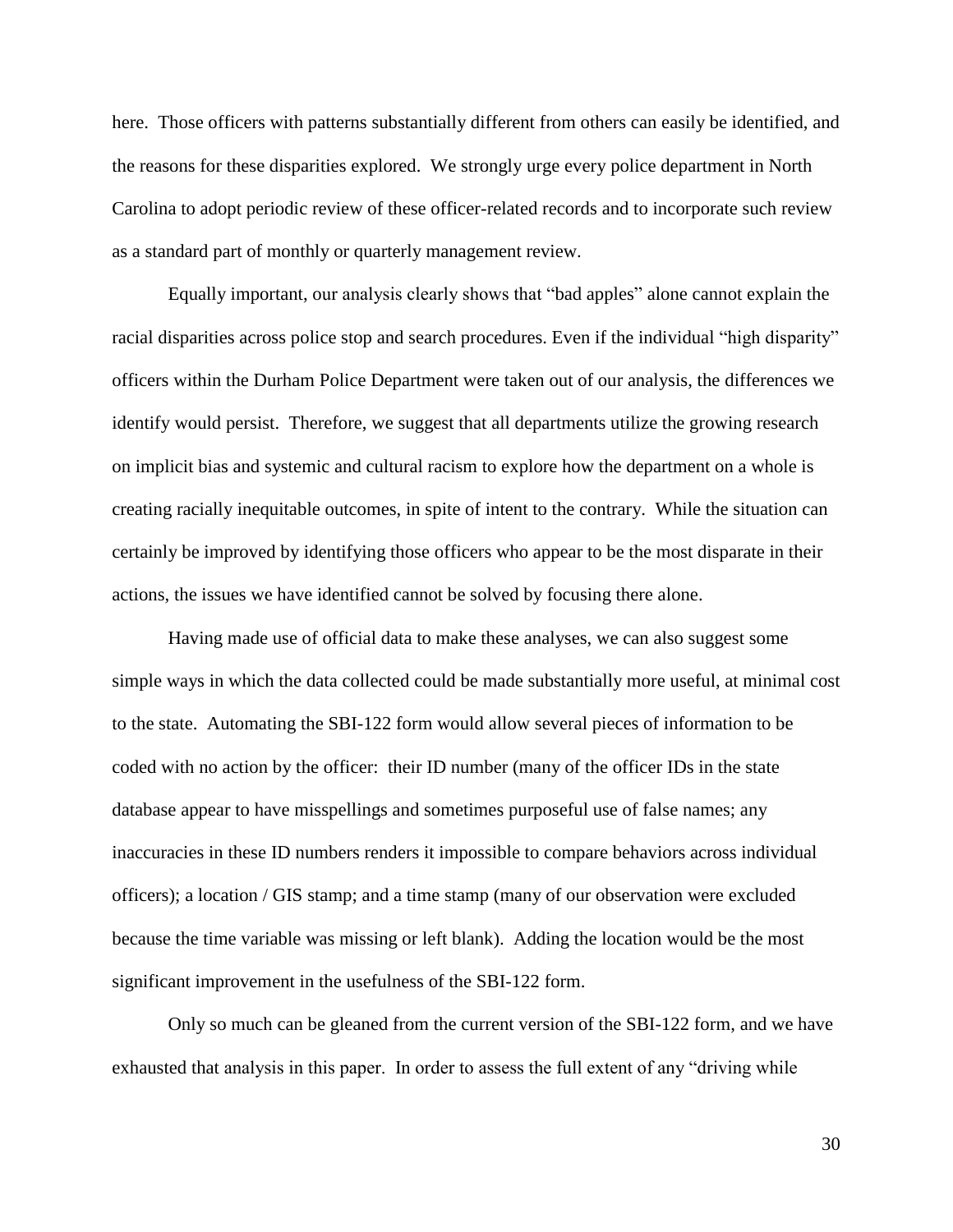Black" phenomenon, some periodic review, by an independent group not affiliated with the police, should focus on the racial, age, and gender characteristics of drivers, as well as their behaviors. Only with a realistic, real-time, and routine review of motorist behaviors could we assess whether the racial composition of those stopped by the police is justified by driving behavior. Data on drivers, compiled periodically and according to scientifically sound sampling procedures, could then be compared with police stops data to assess the initial steps in the process by which some citizens, but not others, come into contact with law enforcement. We can go a long way by analyzing the data that are currently being collected, as we have done here. We could improve these forms. But a full understanding of "driving while Black" will also require periodic field study beyond what is collected by the police officers themselves.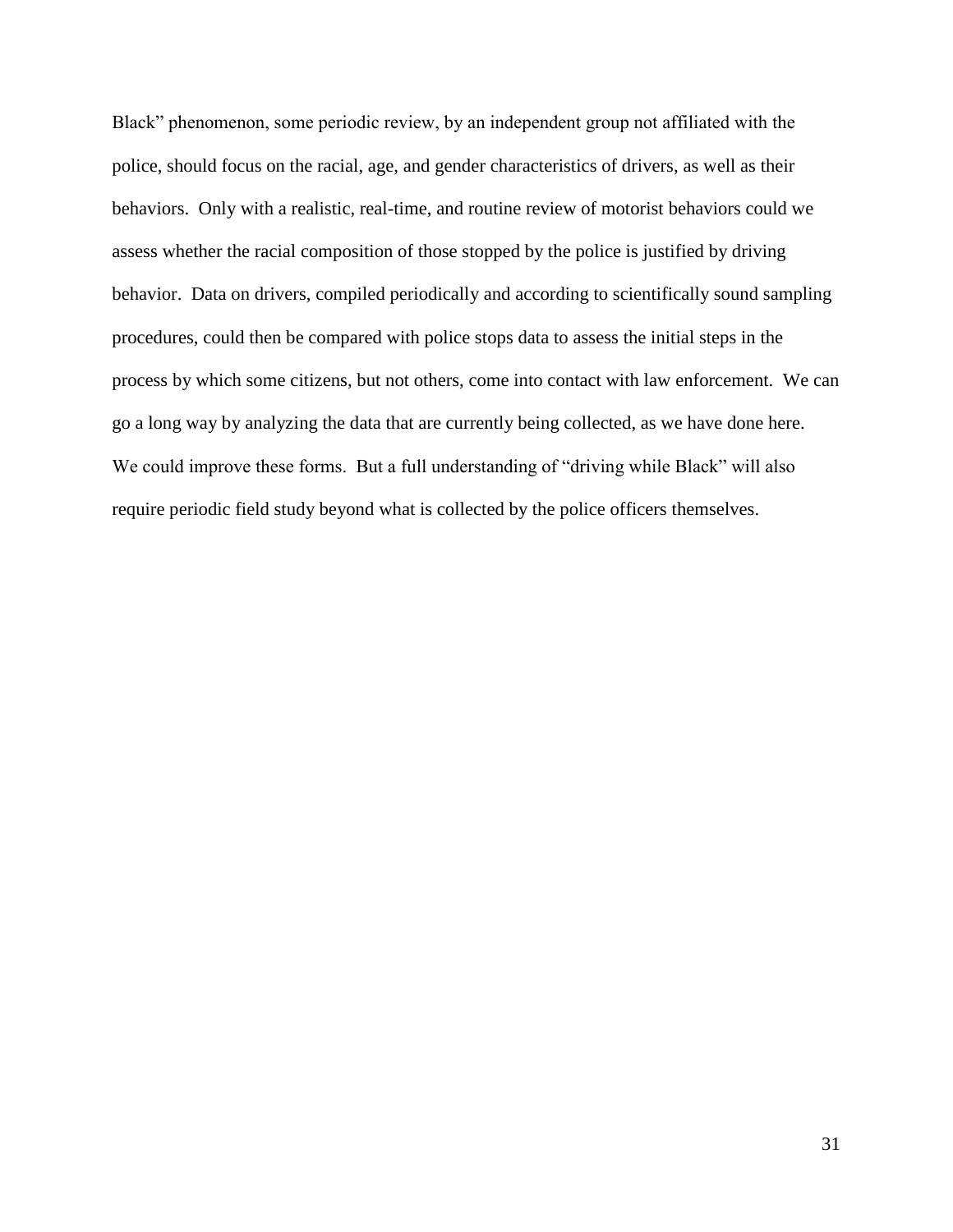## **Appendix**

This appendix provides additional statistical summaries of the North Carolina Traffic Stops database. Table A-1 reflects information for passengers. Note that the law does not require information about passengers to be included unless they are searched. In practice, information is sometimes included about passengers and sometimes not, even when they are not searched: we found that only 350 passengers were searched, though 9,182 passengers are listed in the database. We do not analyze the data on passengers in the text of the article but present it here for the sake of completeness.

### Table A-1. Passenger Statistics

|                           | Percent |       |              |  |  |
|---------------------------|---------|-------|--------------|--|--|
| Purpose                   | Number  | White | <b>Black</b> |  |  |
| <b>Total Stops</b>        | 9,182   | 21.49 | 77.88        |  |  |
| Speed Limit               | 952     | 25.84 | 72.37        |  |  |
| Stop Light/Sign           | 473     | 25.79 | 73.78        |  |  |
| Driving Impaired          | 133     | 60.90 | 38.35        |  |  |
| Safe Movement             | 795     | 29.18 | 69.56        |  |  |
| Vehicle Equipment         | 2,045   | 19.46 | 80.20        |  |  |
| <b>Vehicle Regulatory</b> | 2,015   | 17.17 | 82.48        |  |  |
| Seat Belt                 | 488     | 13.11 | 86.68        |  |  |
| Investigation             | 1,624   | 20.81 | 78.63        |  |  |
| Other Vehicle             | 657     | 22.22 | 77.17        |  |  |

Note: Only 350 passengers (4% of total) are searched and there is no racial difference in the likelihood of a search for Blacks and Whites.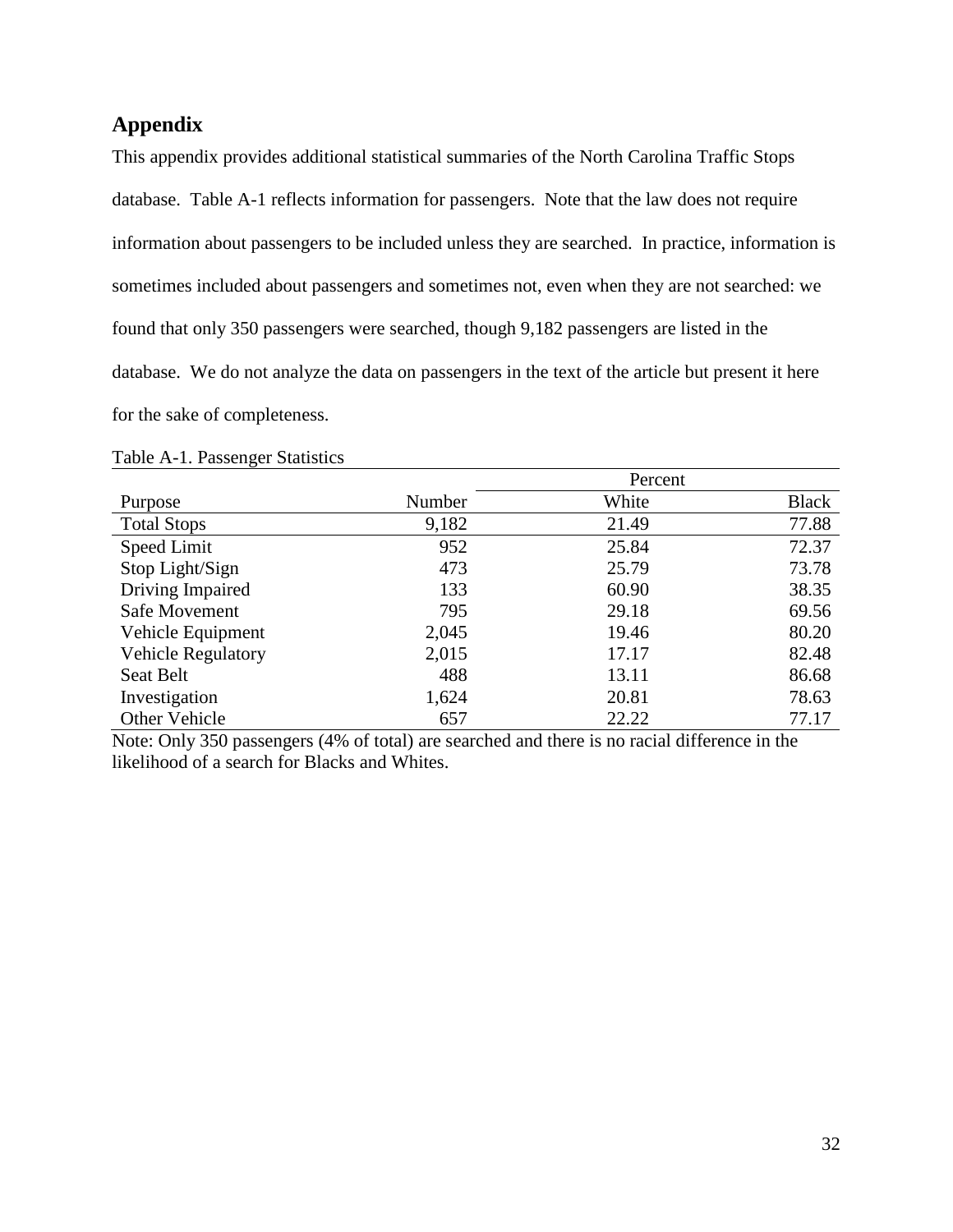## Table A-2. Percent of Drivers Searched by Race and Purpose of Stop

|                           |         |       |         |         | Ratio        |
|---------------------------|---------|-------|---------|---------|--------------|
| Purpose                   | Number  | Total | % White | % Black | Black: White |
| <b>Total Stops</b>        | 146,492 |       | 41.03   | 55.36   |              |
| <b>Total Searches</b>     | 12,174  | 8.31  | 5.03    | 11.07   | 2.20         |
| Speed Limit               | 1,417   | 3.28  | 1.93    | 4.87    | 2.52         |
| Stop Light/Sign           | 599     | 6.08  | 3.49    | 8.61    | 2.47         |
| Driving Impaired          | 417     | 48.60 | 51.58   | 43.97   | 0.85         |
| Safe Movement             | 1,228   | 10.33 | 8.69    | 12.03   | 1.38         |
| Vehicle Equipment         | 2,490   | 11.16 | 7.38    | 13.35   | 1.81         |
| <b>Vehicle Regulatory</b> | 2,510   | 8.37  | 4.01    | 11.24   | 2.80         |
| Seat Belt                 | 587     | 9.22  | 3.86    | 12.34   | 3.20         |
| Investigation             | 2,067   | 15.03 | 8.45    | 19.59   | 2.32         |
| Other Vehicle             | 859     | 10.42 | 6.44    | 13.28   | 2.06         |

## Part A: Men

## Part B: Women

|                           |        |                              |         |         | Ratio        |
|---------------------------|--------|------------------------------|---------|---------|--------------|
| Purpose                   | Number | Total                        | % White | % Black | Black: White |
| <b>Total Stops</b>        | 83,058 | $\qquad \qquad \blacksquare$ | 36.59   | 60.76   |              |
| <b>Total Searches</b>     | 1,893  | 2.28                         | 1.54    | 2.79    | 1.81         |
| Speed Limit               | 232    | 0.79                         | 0.55    | 1.00    | 1.82         |
| Stop Light/Sign           | 94     | 1.55                         | 1.18    | 1.89    | 1.60         |
| Driving Impaired          | 45     | 34.09                        | 30.00   | 37.14   | 1.24         |
| Safe Movement             | 150    | 2.90                         | 2.02    | 3.53    | 1.75         |
| Vehicle Equipment         | 358    | 3.24                         | 2.78    | 3.45    | 1.24         |
| <b>Vehicle Regulatory</b> | 496    | 2.53                         | 1.62    | 3.05    | 1.88         |
| Seat Belt                 | 53     | 2.35                         | 1.46    | 2.80    | 1.92         |
| Investigation             | 360    | 6.55                         | 4.72    | 7.64    | 1.62         |
| Other Vehicle             | 105    | 2.80                         | 2.21    | 3.14    | 1.42         |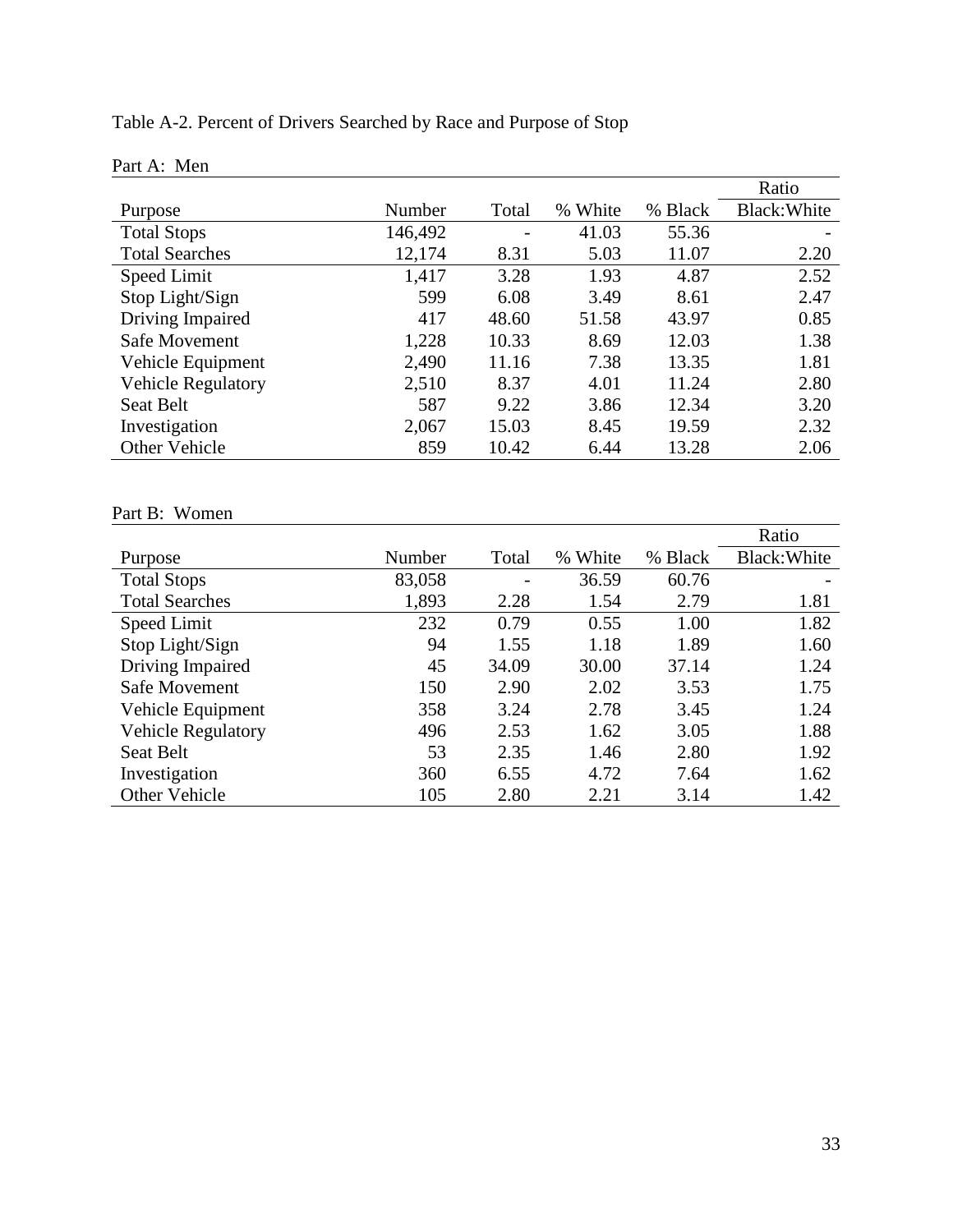Table A-3 shows that consent searches have similar characteristics to searches overall, which explains why in our paper we focus on all searches combined, not consent searches in particular. Both the overall ratios of percent searched by race, and the gender differences that we observed overall in the body of the paper are confirmed for consent searches as well. Notable, however, is that searches that occur "incident to arrest", where officers have the least discretion when it comes to searching, also show the lowest levels of racial disparity.

### Table A-3. Type of Search by Race

#### Part A: All drivers.

|                           |         |       |       |              | Ratio               |
|---------------------------|---------|-------|-------|--------------|---------------------|
| Search Type               | Number  | Total | White | <b>Black</b> | <b>Black: White</b> |
| <b>Total Stops</b>        | 229,550 |       | 39.43 | 57.32        |                     |
| <b>Total Searches</b>     | 14,067  | 6.13  | 3.86  | 7.90         | 2.05                |
| Consent                   | 8,028   | 3.50  | 2.23  | 4.49         | $\overline{2.01}$   |
| <b>Search Warrant</b>     | 10      |       |       |              |                     |
| Probable Cause            | 2,476   | 1.08  | 0.42  | 1.58         | 3.76                |
| <b>Incident to Arrest</b> | 3,042   | 1.33  | 1.09  | 1.51         | 1.39                |
| <b>Protective Frisk</b>   | 511     | 0.22  | 0.11  | 0.31         | 2.81                |
| Part B: Men               |         |       |       |              |                     |
|                           |         |       |       |              | Ratio               |
| Search Type               | Number  | Total | White | <b>Black</b> | <b>Black: White</b> |
| <b>Total Stops</b>        | 146,492 |       | 41.03 | 55.36        |                     |
| <b>Total Searches</b>     | 12,174  | 8.31  | 5.03  | 11.07        | 2.20                |
| Consent                   | 6,953   | 4.75  | 2.87  | 6.34         | 2.21                |
| <b>Search Warrant</b>     | 8       |       |       |              |                     |
| Probable Cause            | 2,135   | 1.46  | 0.53  | 2.23         | 4.21                |
| <b>Incident to Arrest</b> | 2,607   | 1.78  | 1.49  | 2.03         | 1.36                |
| Protective Frisk          | 471     | 0.32  | 0.15  | 0.46         | 3.07                |
| Party C: Women            |         |       |       |              |                     |
|                           |         |       |       |              | Ratio               |
| Search Type               | Number  | Total | White | <b>Black</b> | Black: White        |
| <b>Total Stops</b>        | 83,058  |       | 36.59 | 60.76        |                     |
| <b>Total Searches</b>     | 1,893   | 2.28  | 1.54  | 2.79         | 1.81                |
| Consent                   | 1,075   | 1.29  | 0.98  | 1.52         | 1.55                |
| <b>Search Warrant</b>     | 2       |       |       |              |                     |
| Probable Cause            | 341     | 0.41  | 0.22  | 0.54         | 2.45                |
| <b>Incident to Arrest</b> | 435     | 0.52  | 0.31  | 0.66         | 2.13                |
| Protective Frisk          | 40      | 0.05  | 0.03  | 0.06         | 2.00                |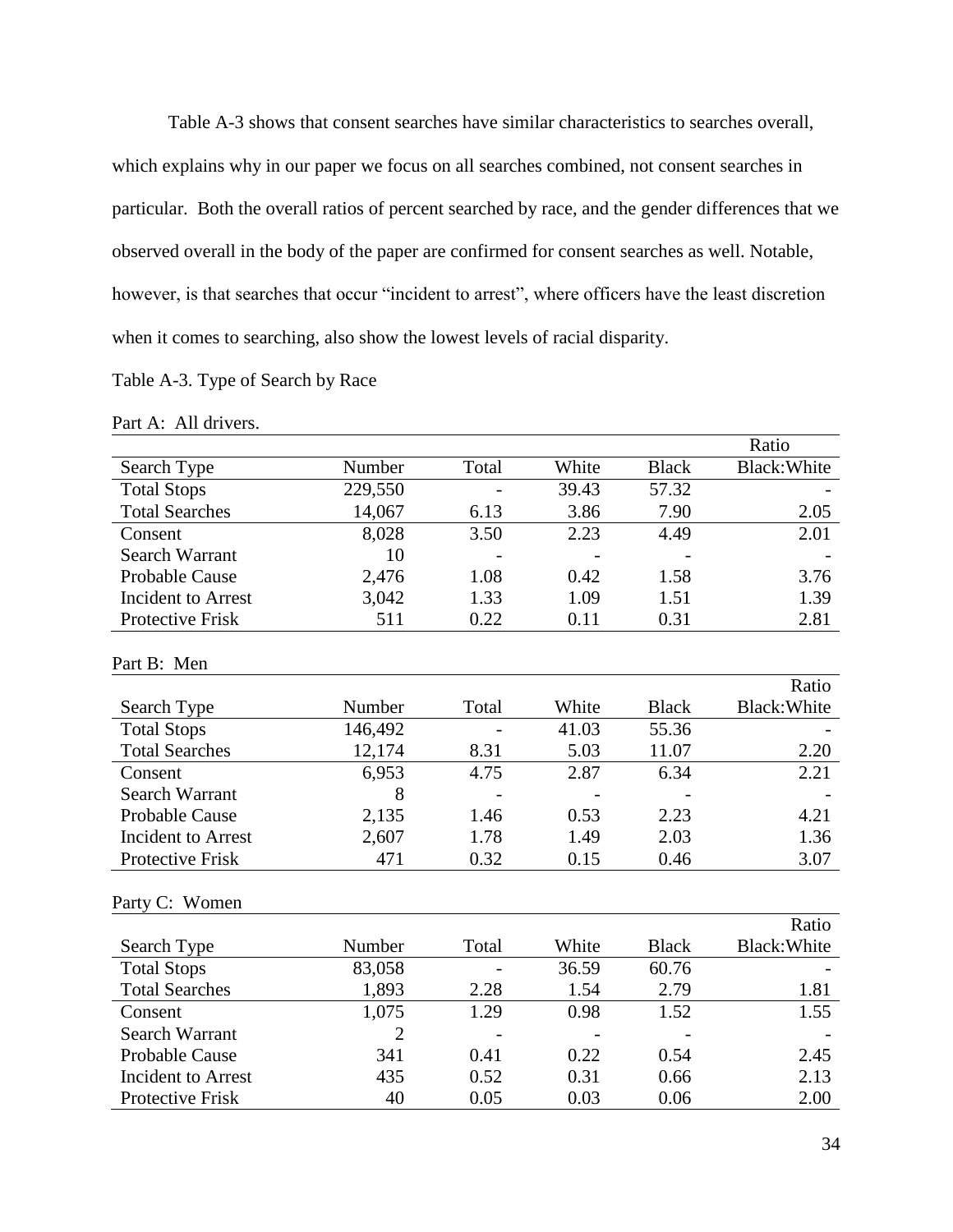Figure 4 in the text shows trends over time in the difference in rate of search for Blacks and Whites. Figure A-1 shows that the overall increase observed there is almost entirely due to changes in the treatment of males. For female drivers, there is little movement over time, with the difference in likelihood that a Black driver be searched consistently rating about 50 to 100 percent greater than that of White female drivers. Among men, the difference reaches 200 percent in recent years.





The figure shows the percentage difference in the likelihood of Blacks being searched as compared to Whites by gender.

Figure 4 focused on a simple percentage difference. Tables 6 and 7 in the text, and Figure 9 showed a more complicated odds-ratio. Figures A-2 and A-3 show that these alterative presentations of the data are highly similar. The multivariate odds-ratios correlate very strongly with the simpler univariate differences shown above and in Figure 4.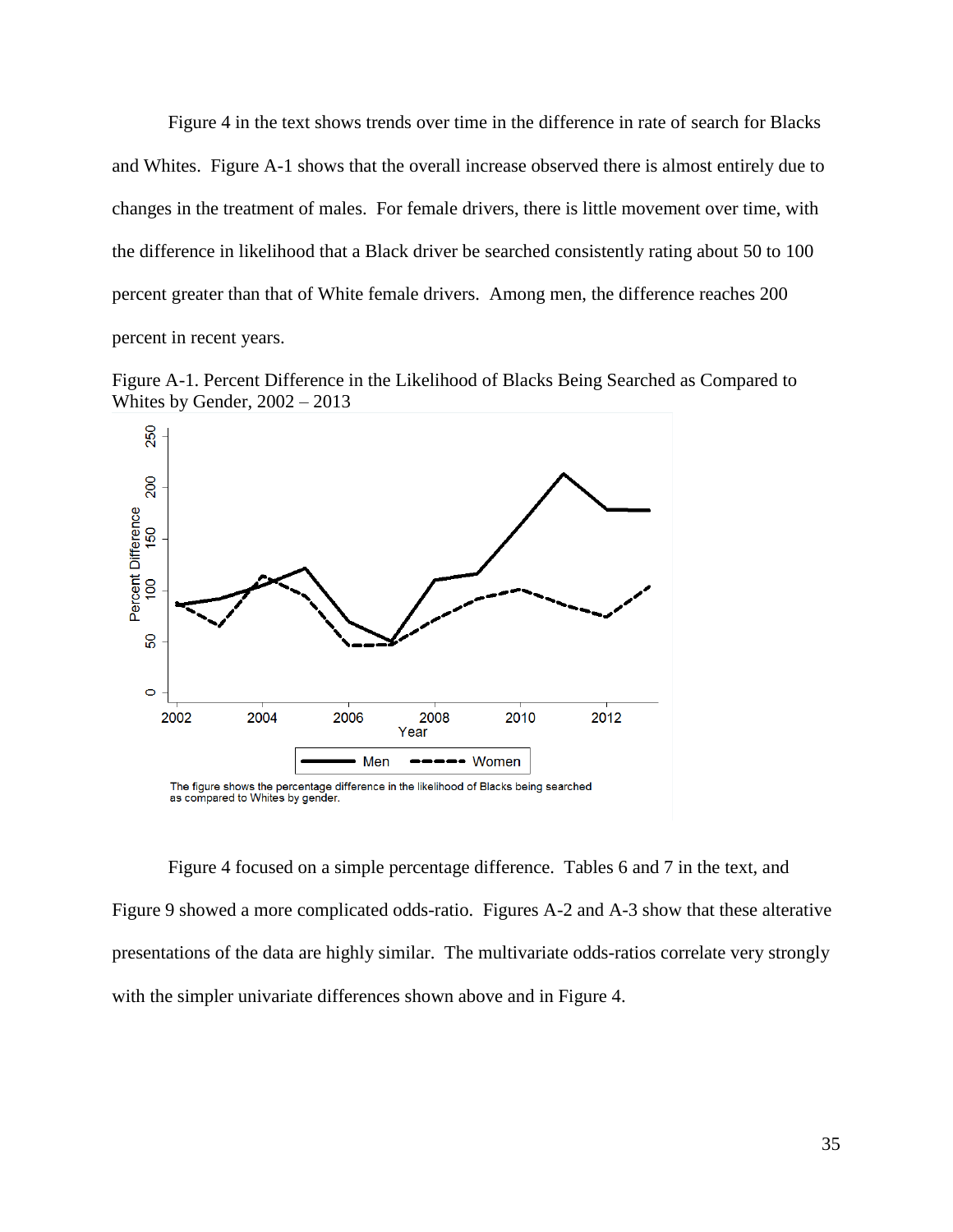Figure A-2. Correlation Between Percent Difference in Likelihood of Black Men being Searched as Compared to Whites and Odds-Ratios from Logistic Regression (Table 6)



Figure A-3. Correlation Between Percent Difference in Likelihood of Black Women being Searched as Compared to Whites and Odds-Ratios from Logistic Regression (Table 7)

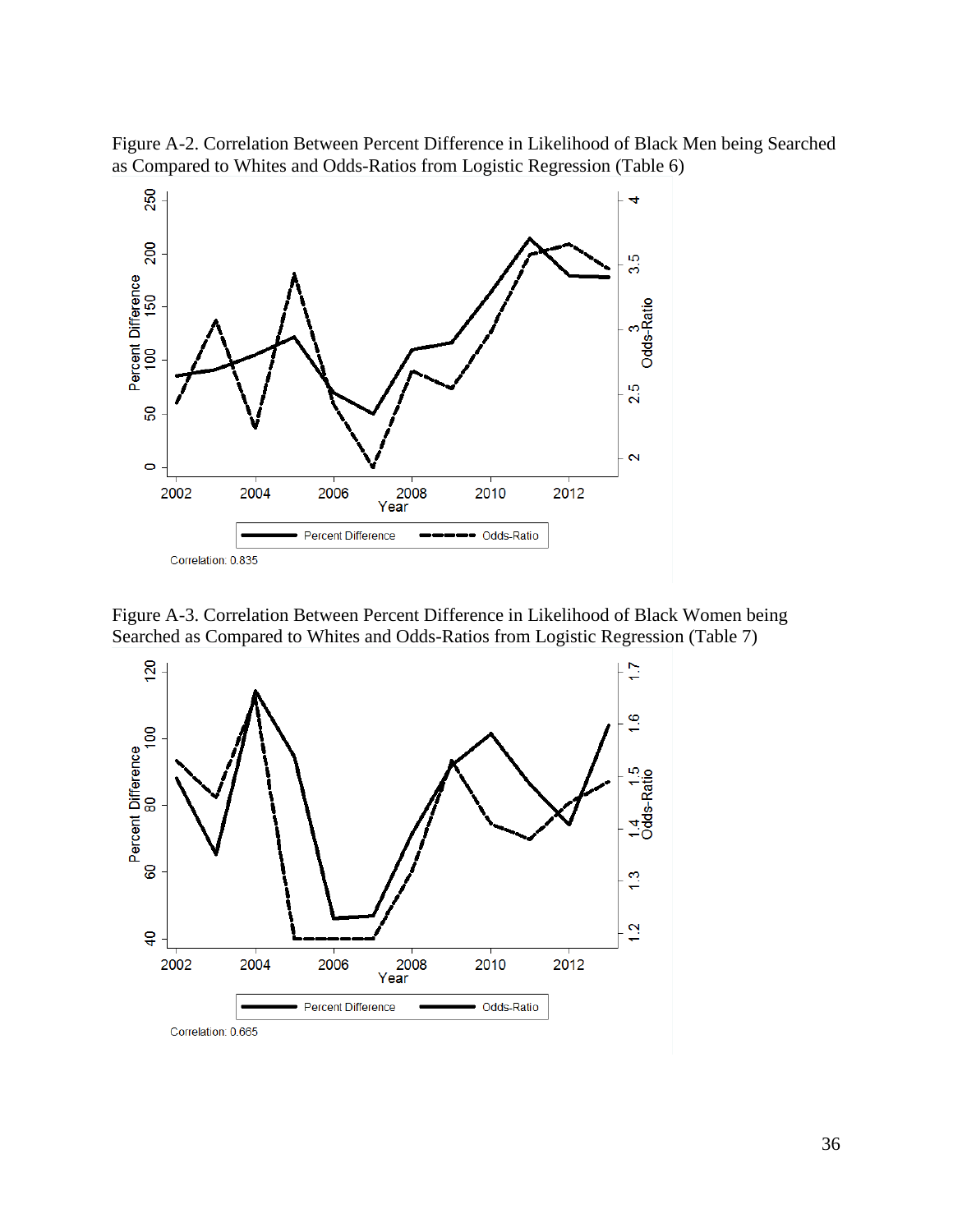#### **References**

- Alpert, Geoffrey P., Roger G. Dunham and Michael R. Smith. 2007. Investigating Racial Profiling by The Miami-Dade Police Department: A Multimethod Approach. *Criminology and Public Policy* 6: 25-55.
- Banks, R. Richard, Jennifer L. Eberhardt and Lee Ross. 2006. Discrimination and Implicit Bias in a Racially Unequal Society. *California Law Review* 94: 1169-1190.
- Barksdale, Andrew. 2012. Report: Blacks, Hispanics in North Carolina get searched by police more than whites. *Fayetteville Observer*. 22 June.
- Baumgartner, Frank R. and Derek A. Epp. 2012. North Carolina Traffic Stop Statistics Analysis. Report to the North Carolina Advocates for Justice. 1 February. Available at: [www.unc.edu/~fbaum/papers/Baumgartner-Traffic-Stops-Statistics-1-Feb-2012.pdf.](http://www.unc.edu/~fbaum/papers/Baumgartner-Traffic-Stops-Statistics-1-Feb-2012.pdf)
- Bonilla-Silva, Eduardo. 1997. Rethinking Racism: Toward a Structural Interpretation. *American Sociological Review* 62, 3: 465-480.
- Brewer, Marilynn B. 1979. In-Group Bias in the Minimal Intergroup Situation: A Cognitive-Motivational Analysis. *Psychological Bulletin* 2: 307-324.
- Chapman, Loren J. 1967. Illusory Correlation in Observational Report. *Journal of Verbal Learning and Verbal Behavior* 6: 151-155.
- Cleary, Jim. 2000. Racial Profiling Studies in Law Enforcement: Issues and Methodology. St. Paul: Minnesota House of Representatives Research Department.
- Cordner, Gary, Brian Williams and Alfredo Velasco. 2000. Vehicle stops in San Diego: 2001. San Diego, CA: San Diego Police Department.
- Durose, Matthew R., Erica L. Smith and Patrick A. Langan. 2007. Contacts between the Police and the Public, 2005. Washington, DC: Bureau of Justice Statistics.
- Fallik, Seth W. and Kenneth J. Novak. 2012. The Decision to Search: Is Race or Ethnicity Important? *Journal of Contemporary Criminal Justice* 2: 146-165.
- Fridell, Lorie. 2004. By the Numbers: A Guide for Analyzing Race Data from Vehicle Stops. Washington, DC: Police Executive Research Forum.
- Gaines, Larry K. 2006. An Analysis of Traffic Stop Data in Riverside, California. *Police Quarterly* 9: 210-233.
- GAO. 2000. Racial Profiling. Washington, DC: General Accounting Office report GAO/GGD-00-41. March.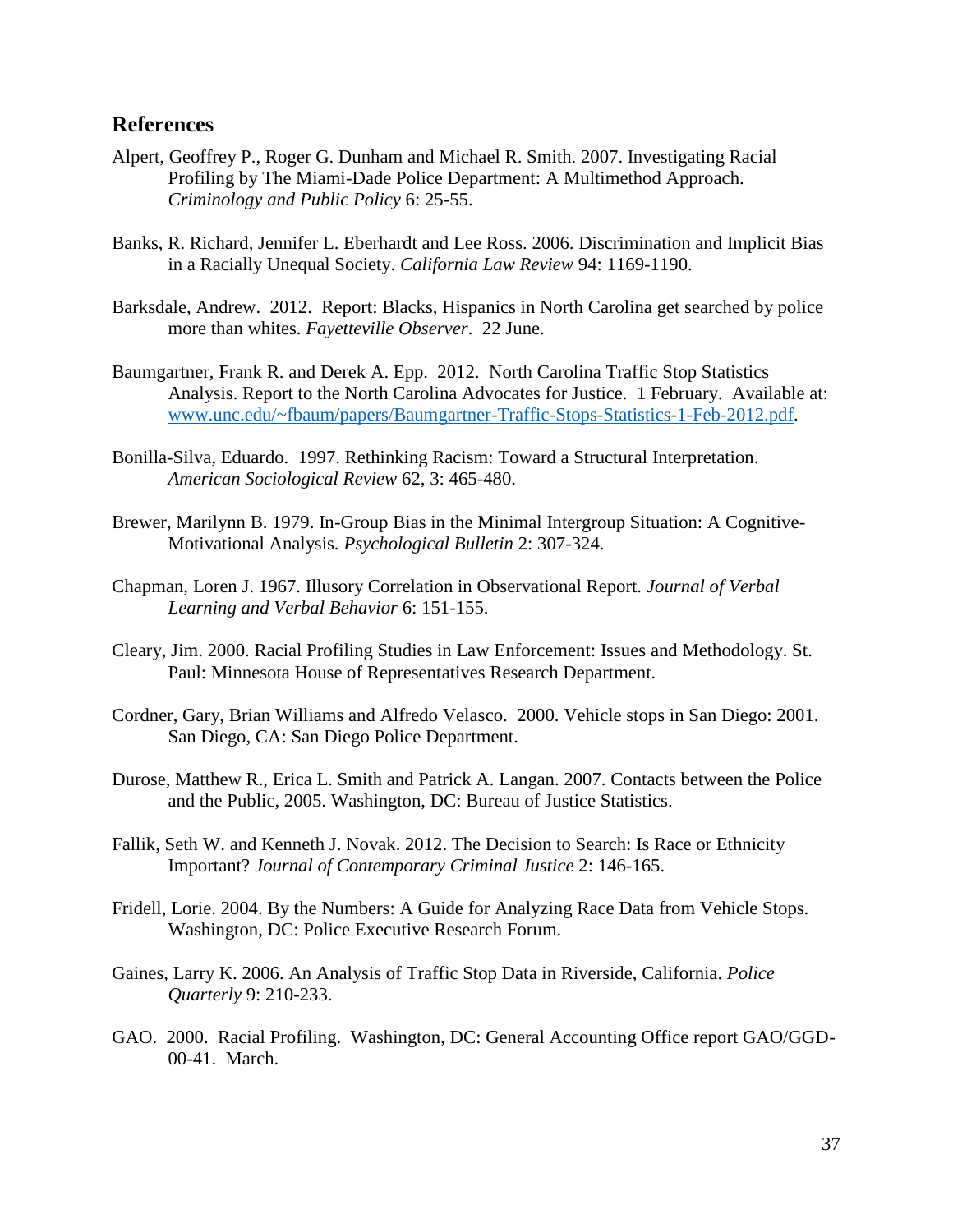- Harris, David A. 1999. Driving While Black: Racial Profiling on our Nation's Highways." ACLU Special Report. New York: ACLU. Available at: [https://www.aclu.org/racial](https://www.aclu.org/racial-justice/driving-while-black-racial-profiling-our-nations-highways)[justice/driving-while-black-racial-profiling-our-nations-highways.](https://www.aclu.org/racial-justice/driving-while-black-racial-profiling-our-nations-highways) Accessed August 1, 2014.
- Hamilton, David L., Patricia M. Dugan and Tina K. Trolier. 1985. The Formation of Stereotypic Beliefs: Further Evidence for Distinctiveness-Based Illusory Correlations. *Journal of Personality and Social Psychology* 48: 5-17.
- Hickman, Matthew J. 2005. Traffic Stop Data Collection Policies for State Police, 2004. Traffic Stop Data Collection Policies for State Police Series. U.S. Department of Justice.
- Lamberth, John. 1994. Revised Statistical Analysis of the Incidence of Police Stops and Arrests of Black Drivers/Travelers on the New Jersey Turnpike between Exits or Interchanges 1 and 3 from years 1988 through 1991. Available online at: [http://www.mass.gov/eopss/docs/eops/faip/new-jersey-study-report.pdf].
- Ian A. Mance. 2012. Racial Profiling in North Carolina: Racial Disparities in Traffic Stops 2000 to 2011. *Trial Briefs* (June): pp. 23-27.
- McMahon, Joyce, and Amanda Kraus. 2005. A Suggested Approach to Analyzing Racial Profiling: Sample Templates for Analyzing Car-Stop Data. Washington, DC: US DOJ Office of Community Oriented Policing Services.
- Meehan, Albert J. and Michael C. Ponder. 2002. Race and Place: The Ecology of Racial Profiling African American Motorists. *Justice Quarterly* 19: 399-430.
- Novak, Kenneth J. and Mitchell B. Chamlin. 2008. Racial Threat, Suspicion and Police Behavior: The Impact of Race and Place in Traffic Enforcement. *Crime & Delinquency*.
- Roh, Sunghoon and Matthew Robinson. 2009. A Geographical Approach to Racial Profiling: The Microanalysis and Macroanalysis of Racial Disparity in Traffic Stops. *Police Quarterly* 12: 137-169.
- Sherman, Lawrence W., Patrick R. Gartin and Michael E. Buerger. 1989. Hot Spots of Predatory Crime: Routine Activities and the Criminology of Place. *Criminology* 27: 27-56.
- Shropshire, Fred. 2014. Durham Police Practices Under Microscope by Human Relations Commission. *ABC 13 Eyewitness News*. 23 January. (Downloaded from <http://abc13.com/archive/9404141/> 2 August 2014.)
- Smith, Douglas A., Christy A. Visher and Laura A. Davidson. 1984. Equity and Discretionary Justice: The Influence of Race on Police Arrest Decisions. *The Journal of Criminal Law and Criminology* 75: 234-249.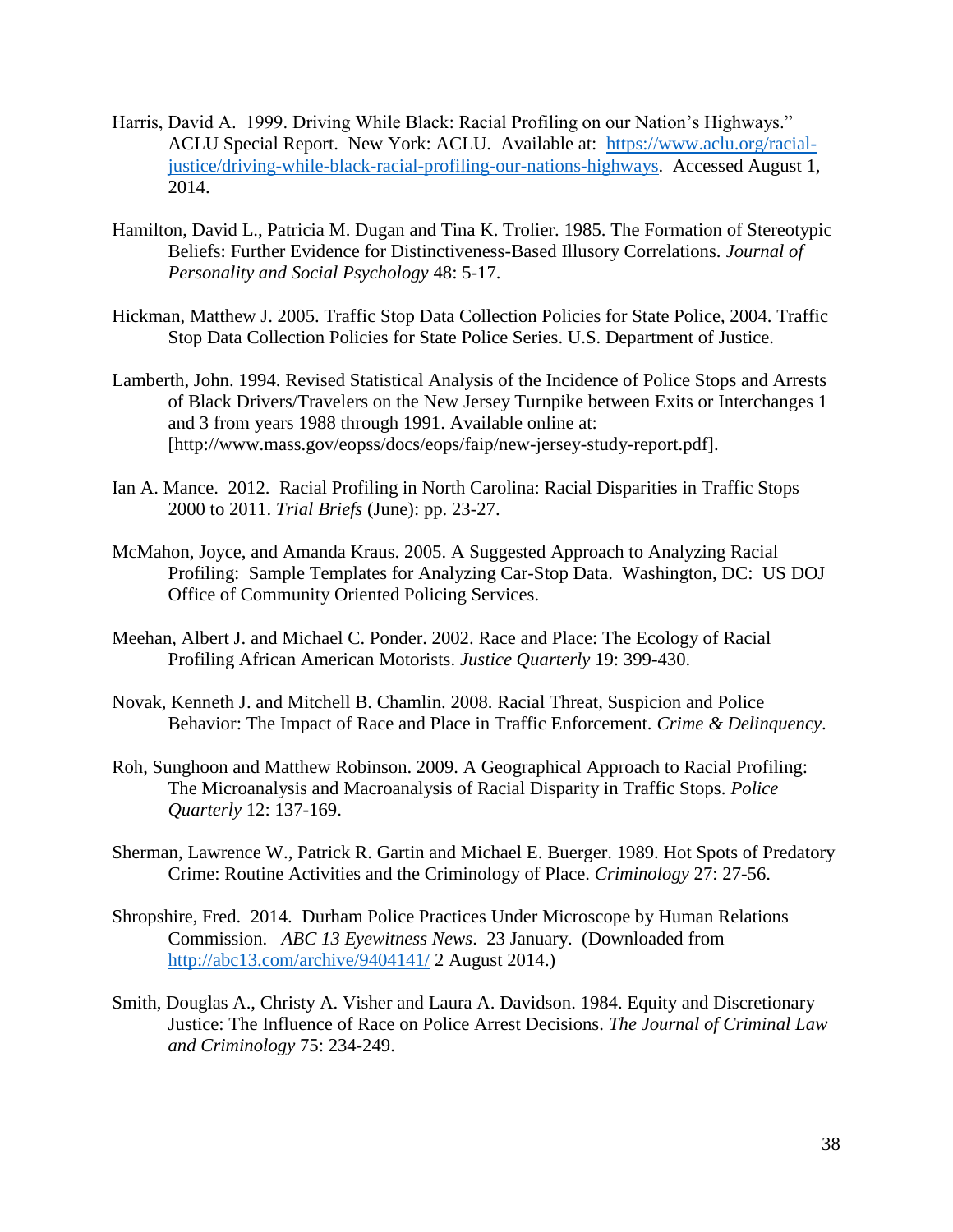- Smith, Michael R., Matthew Makarios and Geoffrey Alpert. 2006. Differential Suspicion: Theory Specification and Gender Effects in the Traffic Stop Context. *Justice Quarterly* 23: 271-295.
- Smith, Michael R. and Matthew Petrocelli. 2001. Racial Profiling? A Multivariate Analysis of Police Traffic Stop Data. *Police Quarterly* 4: 4-27.
- Tajfel, Henri and John Turner. 1979. An Integrative Theory of Intergroup Conflict. In W.G. Austin and S. Worchel (eds.), *The Social Psychology of Intergroup Relations*, pp. 33-48.
- Tillyer, Rob, Charles F. Klahm IV and Robin S. Engel. 2011. The Discretion to Search: A Multilevel Examination of Driver Demographics and Officer Characteristics. *Journal of Contemporary Criminal Justice* 2: 184-205.
- Tillyer, Rob, Robin S. Engel, and Jennifer C. Cherkauskas. 2010. Best Practices in Vehicle Stop Collection and Analysis. *Policing: An International Journal of Police Strategies and Management* 1: 69-92.
- Tomaskovic-Devey, Donald, Marcinda Mason and Matthew Zingraff. 2004. Looking for Driving while Black Phenomena: Conceptualizing Racial Bias Processes and their Associated Distributions. *Police Quarterly* 7: 3-29.
- Turner, John C., Michael A. Hogg, Penelope J. Oakes, Stephen D. Reicher and Margaret S. Wetherell. 1989. Rediscovering the Social Group: A Self-Categorization Theory. *American Journal of Sociology* 94: 1514-1516.
- Walker, Samuel. 2001. Searching for the Denominator: Problems with Police Traffic Stop Data and an Early Warning System Solution. *Justice Research and Policy* 3: 63-95.
- Weitzer, Ronald. 1999. Citizens' Perceptions of Police Misconduct: Race and Neighborhood Context. *Justice Quarterly* 16: 1101-1128.
- Williams, Melissa J. and Jennifer L. Eberhardt. 2008. Biological Conceptions of Race and the Motivation to Cross Racial Boundaries. *Journal of Personality and Social Psychology* 94: 1033-1047.
- Wilson, George, Roger Dunham and Geoffrey Alpert. 2004. Prejudice in Police Profiling: Assessing an Overlooked Aspect in Prior Research. *American Behavioral Scientists* 47: 896-909.
- Wise, Jim. 2013. Traffic-stop numbers show racial bias across North Carolina. *Raleigh News and Observer*. 29 September.
- Wise, Jim. 2014. Durham DA reopens Jesus Huerta investigation. *Raleigh News and Observer*. 28 January.